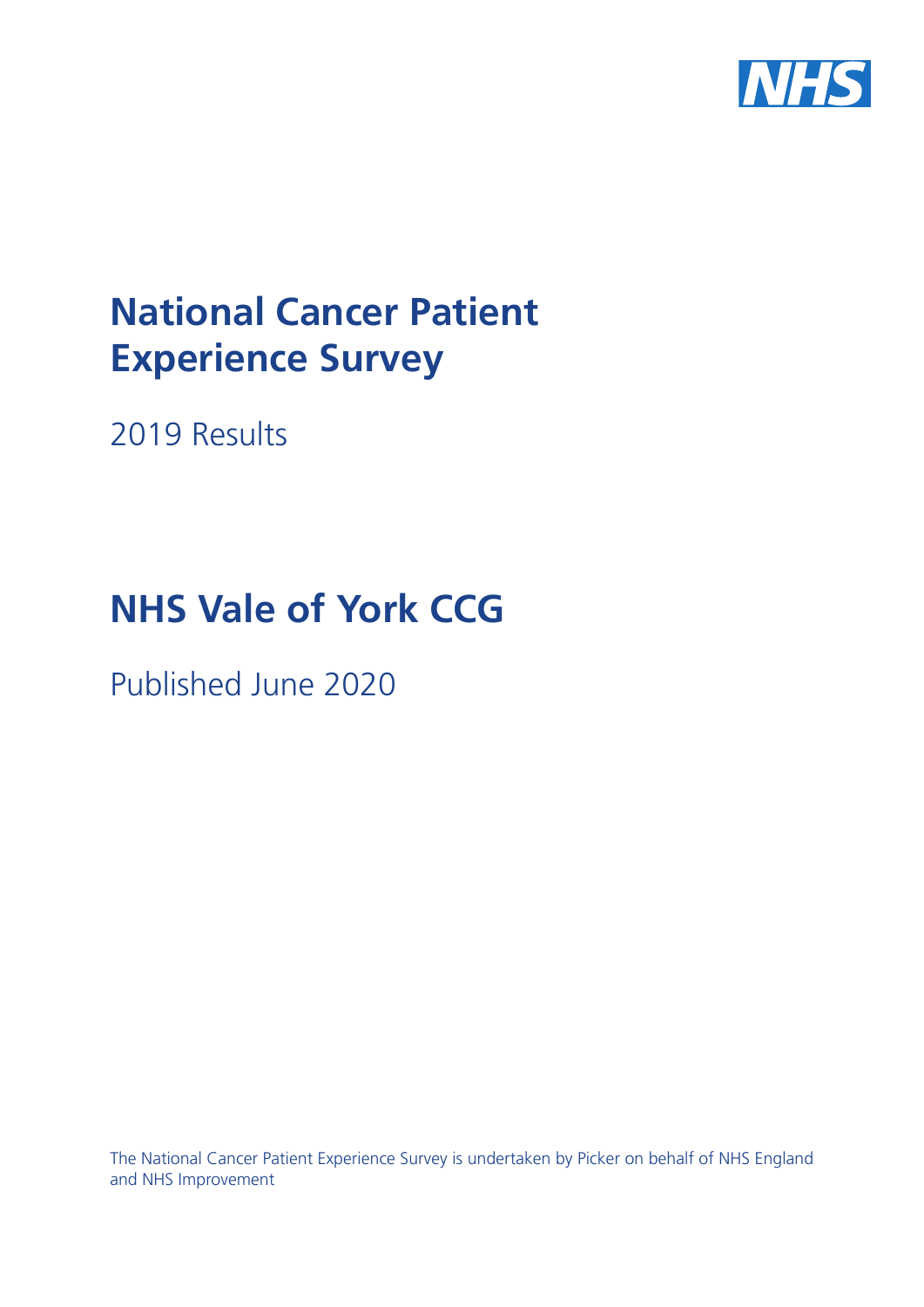# **Executive Summary** Case Mix Adjusted scores

### **Cancer Dashboard Questions**

The following seven questions are included in phase 1 of the Cancer Dashboard developed by Public Health England and NHS England:

Q61. Patient's average rating of care scored from very poor to very good

| $\overline{0}$ | $\overline{2}$                                                | 3 | $\overline{4}$ | 5 | 6 | 7 | 8 | q   | 10                                                                                            |  |
|----------------|---------------------------------------------------------------|---|----------------|---|---|---|---|-----|-----------------------------------------------------------------------------------------------|--|
|                |                                                               |   |                |   |   |   |   | 8.9 |                                                                                               |  |
|                |                                                               |   |                |   |   |   |   |     | Q18. Patient definitely involved as much as they wanted in decisions about care and treatment |  |
|                |                                                               |   |                |   |   |   |   |     | Q19. Patient given the name of a CNS who would support them through their treatment           |  |
| 88%            | Q20. Patient found it very or quite easy to contact their CNS |   |                |   |   |   |   |     |                                                                                               |  |
|                |                                                               |   |                |   |   |   |   |     | Q39. Patient always felt they were treated with respect and dignity while in hospital         |  |
|                | leaving hospital                                              |   |                |   |   |   |   |     | Q41. Hospital staff told patient who to contact if worried about condition or treatment after |  |
| 61%            | treatment                                                     |   |                |   |   |   |   |     | Q55. General practice staff definitely did everything they could to support patient during    |  |
|                |                                                               |   |                |   |   |   |   |     |                                                                                               |  |

#### **Questions Outside Expected Range**

|                                                                                                         |            | Case Mix Adjusted Scores   |                            |                   |
|---------------------------------------------------------------------------------------------------------|------------|----------------------------|----------------------------|-------------------|
|                                                                                                         | 2019 Score | Lower<br>Expected<br>Range | Upper<br>Expected<br>Range | National<br>Score |
| Q7. Test results explained in completely understandable way                                             | 86%        | 76%                        | 84%                        | 80%               |
| Q13. Patient given easy to understand written information about the type of cancer they<br>had          | 79%        | 70%                        | 79%                        | 74%               |
| Q14. Patient felt that treatment options were completely explained                                      | 88%        | 80%                        | 87%                        | 83%               |
| Q15. Patient felt possible side effects were definitely explained in an understandable way              | 78%        | 69%                        | 77%                        | 73%               |
| Q16. Patient definitely given practical advice and support in dealing with side effects of<br>treatment | 73%        | 63%                        | 71%                        | 67%               |
| Q17. Patient definitely told about side effects that could affect them in the future                    | 65%        | 52%                        | 61%                        | 57%               |
| Q18. Patient definitely involved as much as they wanted in decisions about care and<br>treatment        | 85%        | 78%                        | 85%                        | 81%               |
| Q25. Hospital staff told patient they could get free prescriptions                                      | 90%        | 77%                        | 87%                        | 82%               |
| Q49. Beforehand patient completely had all information needed about chemotherapy<br>treatment           | 90%        | 80%                        | 89%                        | 84%               |
| Q57. Patient given a care plan                                                                          | 51%        | 33%                        | 43%                        | 38%               |
| Q59. Patient felt length of time for attending clinics and appointments for cancer was about<br>right   | 82%        | 63%                        | 76%                        | 69%               |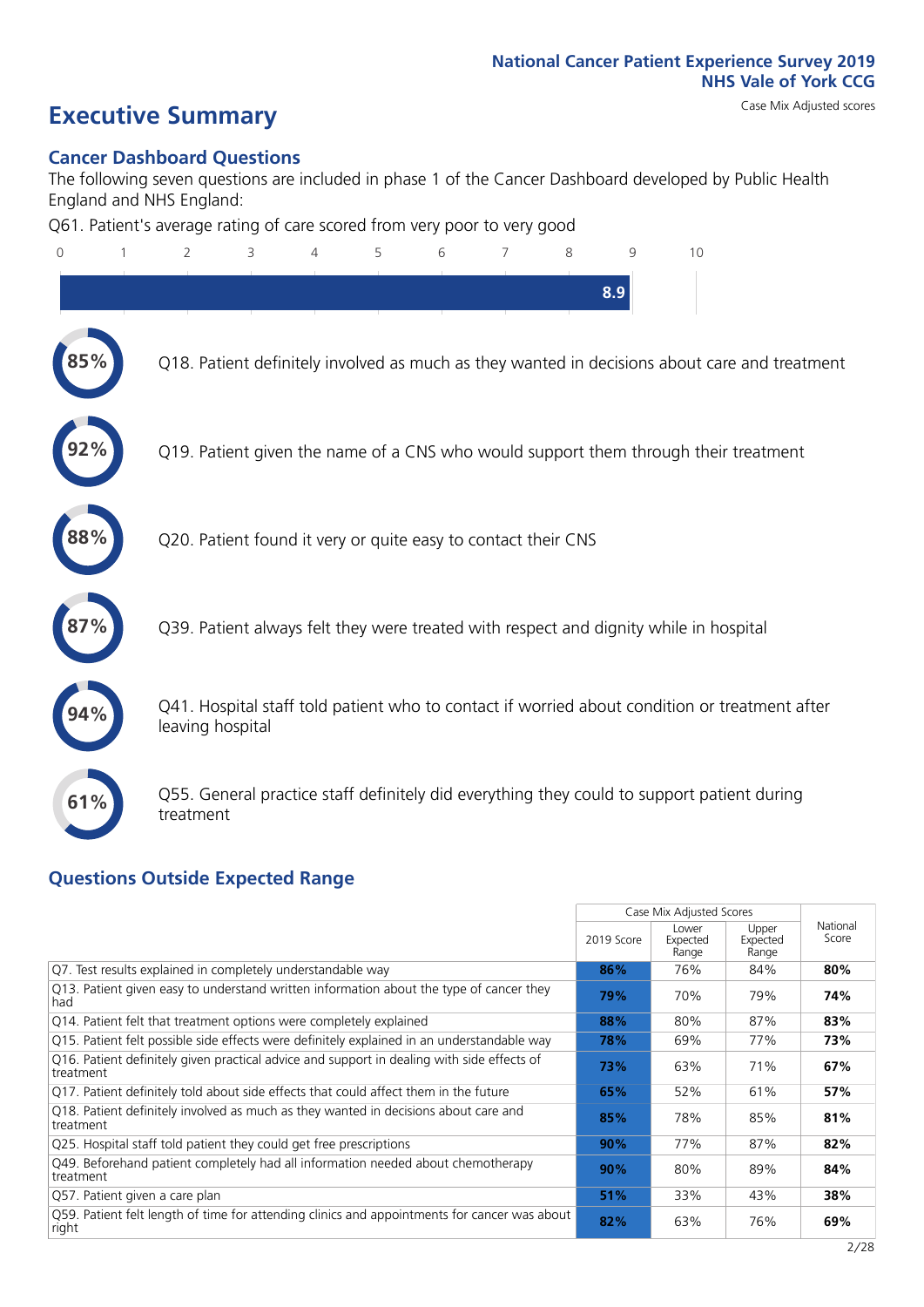|                                                                          |            | Case Mix Adjusted Scores   |                            |                   |
|--------------------------------------------------------------------------|------------|----------------------------|----------------------------|-------------------|
|                                                                          | 2019 Score | Lower<br>Expected<br>Range | Upper<br>Expected<br>Range | National<br>Score |
| Q61. Patient's average rating of care scored from very poor to very good |            |                            | 8.S                        | 8.8               |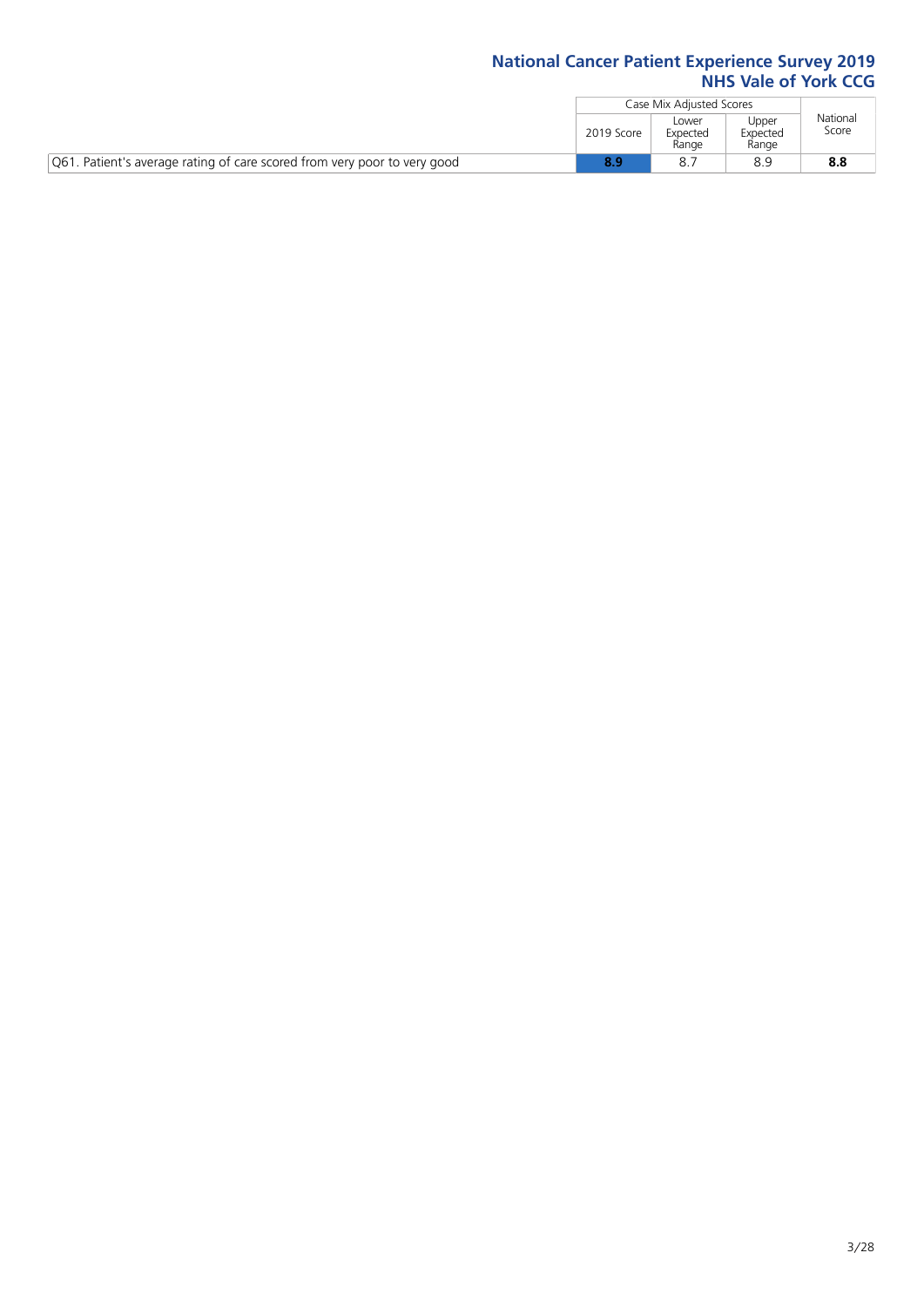## **Introduction**

The National Cancer Patient Experience Survey 2019 is the ninth iteration of the survey first undertaken in 2010. It has been designed to monitor national progress on cancer care; to provide information to drive local quality improvements; to assist commissioners and providers of cancer care; and to inform the work of the various charities and stakeholder groups supporting cancer patients.

The survey was overseen by a national Cancer Patient Experience Advisory Group. This Advisory Group set the principles and objectives of the survey programme and guided questionnaire development. The survey was commissioned and managed by NHS England. The survey provider, Picker, is responsible for designing, running and analysing the survey.

The 2019 survey involved 143 NHS Trusts. Out of 111,366 people, 67,858 people responded to the survey, yielding a response rate of 61%.

# **Methodology**

#### **Eligibility, fieldwork and survey methods**

The sample for the survey included all adult (aged 16 and over) NHS patients, with a confirmed primary diagnosis of cancer, discharged from an NHS Trust after an inpatient episode or day case attendance for cancer related treatment in the months of April, May and June 2019. The fieldwork for the survey was undertaken between December 2019 and March 2020.

As in the previous four years, the survey used a mixed mode methodology. Questionnaires were sent by post, with two reminders where necessary, but also included an option to complete the questionnaire online. A Freephone helpline and email was available for respondents to opt out, ask questions about the survey, enable them to complete their questionnaire over the phone and provide access to a translation and interpreting facility for those whose first language was not English.

#### **Case-mix adjustment**

Both unadjusted and adjusted scores are presented in this report. Case-mix adjusted scores allows us to account for the impact that differing patient populations might have on results. By using the case-mix adjusted estimates we can obtain a greater understanding of how a CCG is performing given their patient population. The factors taken into account in this case-mix adjustment are gender, age, ethnic group, deprivation, and tumour group.

#### **Scoring methodology**

Fifty-two questions from the questionnaire are scored as these questions relate directly to patient experience. For all but one question (Q61), scores are presented as the percentage of positive responses out of all scored responses. For Q61, respondents rate their overall care on a scale of 0 to 10, of which the average was calculated for this question's presented score. The percentages in this report have been rounded to the nearest percentage point. Therefore, in some cases the figures do not appear to add up to 100%.

#### **Statistical significance**

In the reporting of 2019 results, appropriate statistical tests have been undertaken to identify unadjusted scores for which the change over time is 'statistically significant'. Thirty-seven scored questions in 2019 have been compared with those of 2018 and a statistically significant change between the two years has been reported where identified.

For the scored questions that are comparable beyond 2018, statistically significant change over the five years has also been reported where identified. A statistically significant difference means that the change in the result is very unlikely to have occurred by sampling variation.

#### **Suppression**

#### **Question-level suppression**

For scores where the base size per question is  $<$ 21, the score will be suppressed and replaced with an asterisk (\*). The base size will include neutral response options.

#### **Double suppression**

If any group within a particular sub-group breakdown (such as the tumour group breakdown) has <21 responses, then the figure for this particular group is suppressed and replaced with an asterisk (\*). If there is only one group within the sub-group breakdown that has <21 respondents, and is therefore suppressed, the group with the next lowest number of respondents is also supressed and replaced with an asterisk (\*) (regardless if it is greater than or less than 21).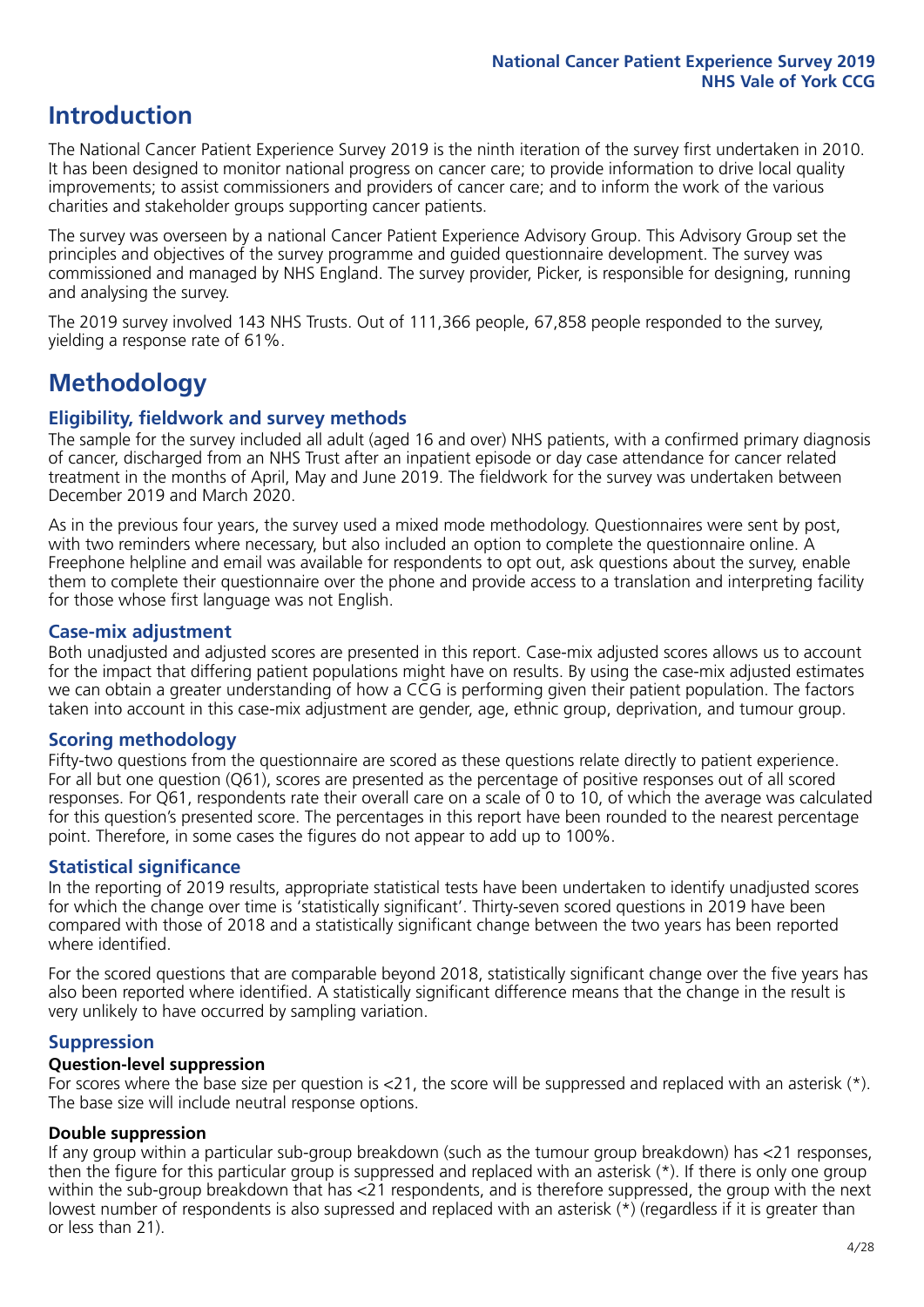# **Understanding the results**

This report shows how this CCG scored for each question in the survey, compared with national results and previous year's results. It is aimed at helping individual CCGs to understand their performance and identify areas for local improvement. Below is a description of the type of results presented within this report and how to understand them.

#### **Expected range charts**

The expected range charts in this report show a bar with the lowest and highest score received for each question nationally. Within this bar, an expected range is given (in grey) and a black diamond represents the actual score for this CCG.

CCGs whose score is above the upper limit of the expected range (in the dark blue) are positive outliers, with a score statistically significantly higher than the national mean. This indicates that the CCG performs better than what CCGs of the same size and demographics are expected to perform. The opposite is true if the score is below the lower limit of the expected range (in the light blue); these are negative outliers. For scores within the expected range (in the grey), the score is what we would expect given the CCG's size and demographics.

#### **Comparability tables**

The comparability tables show the 2018 and 2019 unadjusted scores for this CCG for each scored question. If there is a significant change from 2018 and 2019 or overall from 2015 to 2019, an arrow will be presented for the direction of change. The adjusted 2019 score will also be presented for each scored question along with the lower and upper expected range and national score. Scores above the upper limit of the expected range will be highlighted dark blue, scores below the lower limit of the expected range will be highlighted light blue, and scores within the lower and upper limit of the expected ranges will be highlighted grey.

#### **Tumour type tables**

The tumour type tables show the unadjusted scores for each scored question for each of the 13 tumour groups. The national score for that tumour group is also shown. Unadjusted scores for the same tumour type across different CCGs may not be comparable, as they do not account for the impact that differing patient populations might have on results. Central nervous system is abbreviated as 'CNS' and lower gastrointestinal tract is abbreviated as 'LGT' throughout this report.

#### **Year on year charts**

The year on year charts show five columns representing the unadjusted scores of the last five years (2015, 2016, 2017, 2018 and 2019) for each scored question.

#### **Notes on specific questions**

Following the development phase of the 2019 survey, several changes were made to the questionnaire. Six scored questions were amended (Q5, Q18, Q30, Q35, Q56 and Q60) and one non-scored question (Q29) was amended that impacted the comparability of questions Q30 to Q41. Of all questions changed or impacted by change, only Q60 is presented with historical comparisons; though the results should be interpreted with caution.

#### **Unadjusted data and case-mix adjusted data**

Unadjusted data should be used to see the actual responses from patients relating to the CCG. Case-mix adjusted data, together with expected ranges, should be used to understand whether the results are significantly higher or lower than national results taking account of the patient mix.

### **Further information**

This research was carried out in accordance with the international standard for organisations conducting social research (accreditation to ISO20252:2012; certificate number GB08/74322). The 2019 survey data has been produced and published in line with the Code of Practice for Official Statistics.

For more information on the methodology, please see the Technical Document. It can be viewed along with the 2019 questionnaire and survey quidance on the website at [www.ncpes.co.uk](https://www.ncpes.co.uk/supporting-documents). For all other outputs at National, Trust, CCG and Cancer Alliance level, please see the PDF reports, Excel tables and dashboards at [www.ncpes.co.uk.](https://www.ncpes.co.uk/current-results)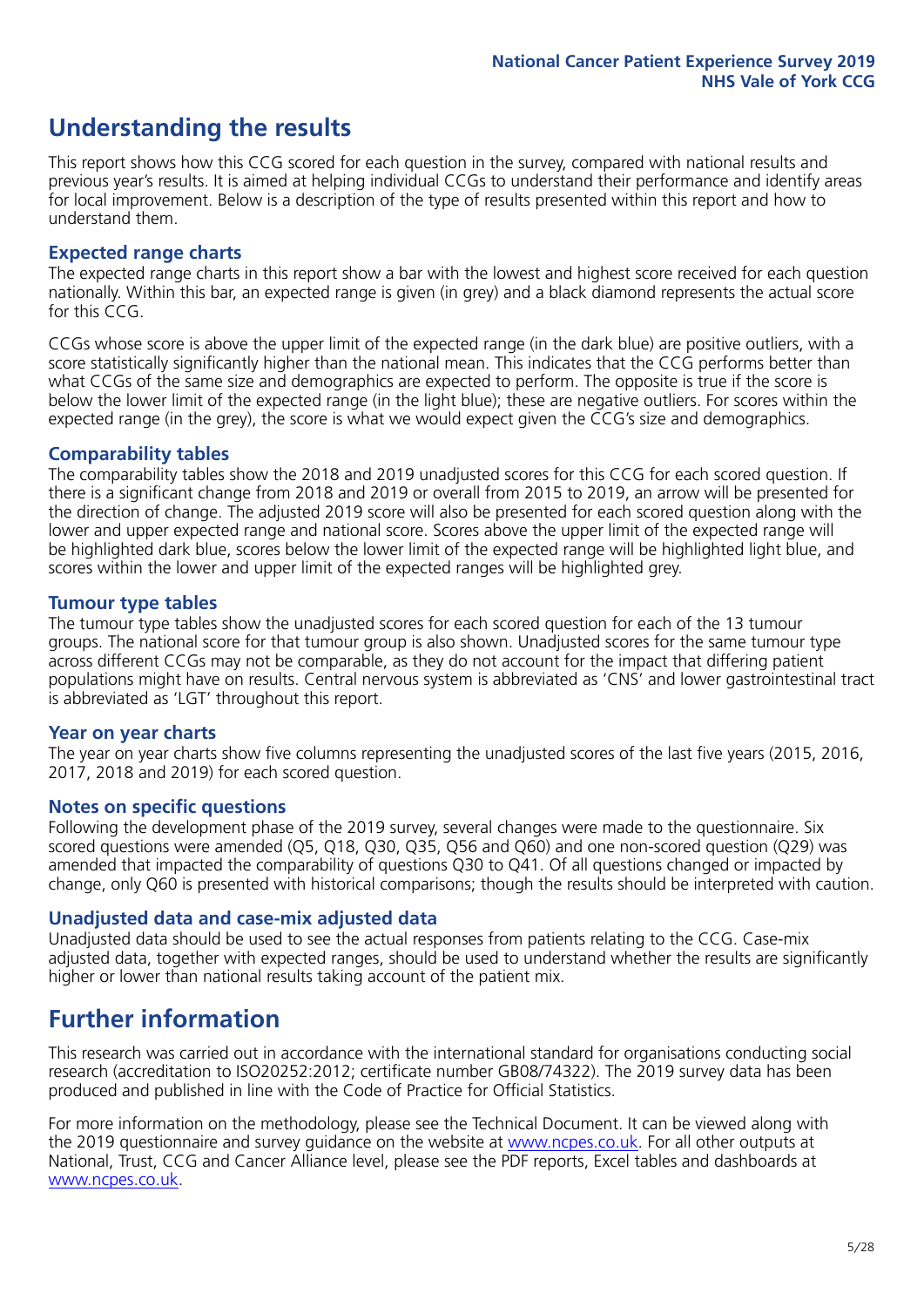### **Response Rate**

#### **Overall Response Rate**

494 patients responded out of a total of 710 patients, resulting in a response rate of 70%.

|            | Sample Size | Adjusted<br>Sample | Completed | Response Rate |
|------------|-------------|--------------------|-----------|---------------|
| <b>CCG</b> | 755         | 710                | 494       | 70%           |
| National   | 119.855     | 111.366            | 67.858    | 61%           |

#### **Respondents by Survey Type**

|                            | Number of<br>Respondents |
|----------------------------|--------------------------|
| Online                     | 57                       |
| Paper                      | 437                      |
| Phone                      |                          |
| <b>Translation Service</b> |                          |

#### **Respondents by Tumour Group**

|                      | Number of<br>Respondents |
|----------------------|--------------------------|
| <b>Brain / CNS</b>   | 5                        |
| <b>Breast</b>        | 119                      |
| Colorectal / LGT     | 64                       |
| Gynaecological       | 25                       |
| Haematological       | 83                       |
| <b>Head and Neck</b> | 7                        |
| Lung                 | 25                       |
| Prostate             | 44                       |
| Sarcoma              | 3                        |
| Skin                 | 18                       |
| Upper Gastro         | 16                       |
| Urological           | 50                       |
| Other                | 35                       |

#### **Respondents by Age and Gender**

Respondents year of birth has been used to determine age. This information has been amalgamated into 8 age bands. The age and gender distribution for the CCG was as follows:

|        | Age 16-24 | Age 25-34 | Age 35-44 | Age 45-54 | Age 55-64 | Age 65-74 | Age 75-84 | Age 85+ | Total |
|--------|-----------|-----------|-----------|-----------|-----------|-----------|-----------|---------|-------|
| Male   |           |           |           | 12        | 34        | 75        | 68        | 16      | 211   |
| Female |           |           | 13        | 46        | 62        | 90        | 60        |         | 283   |
| Total  |           |           | 18        | 58        | 96        | 165       | 128       | 22      | 494   |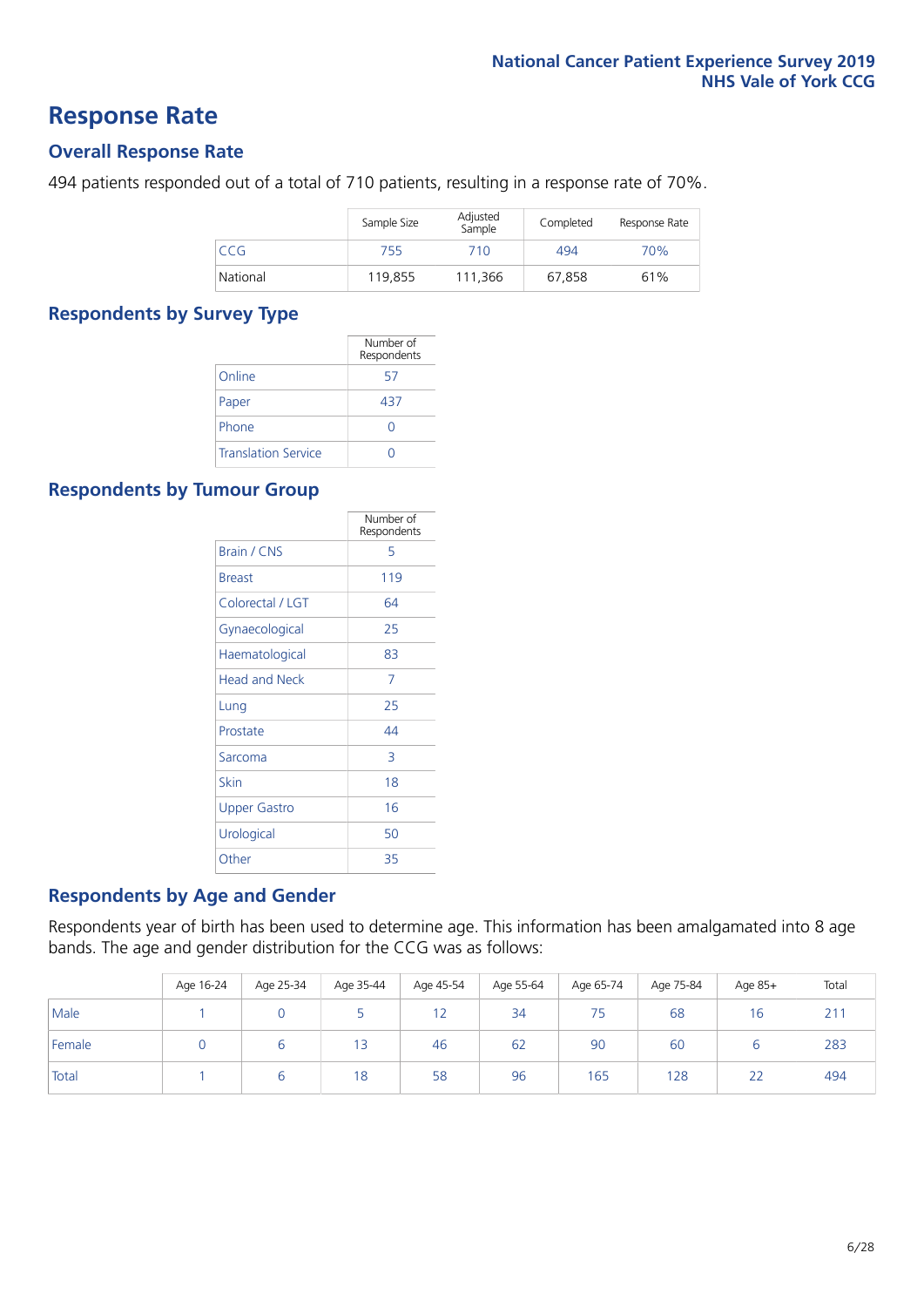# **Expected Range Charts**

| Lower Expected Range<br>Average                                                                                                                                                                                                                                                                                                                                                                                                                                                                                             |       |     | Upper Expected Range |     |     |     |     | Case Mix Adjusted Score |                   |                   |                 |
|-----------------------------------------------------------------------------------------------------------------------------------------------------------------------------------------------------------------------------------------------------------------------------------------------------------------------------------------------------------------------------------------------------------------------------------------------------------------------------------------------------------------------------|-------|-----|----------------------|-----|-----|-----|-----|-------------------------|-------------------|-------------------|-----------------|
| <b>SEEING YOUR GP</b><br>Q1. Saw GP once or twice before being told they needed to go to<br>hospital<br>Q2. Patient thought they were seen as soon as necessary                                                                                                                                                                                                                                                                                                                                                             | $0\%$ | 10% | 20%                  | 30% | 40% | 50% | 60% | 70%                     | 80%<br>79%        | 86%               | 90% 100%        |
| <b>DIAGNOSTIC TESTS</b><br>Q5. Received all the information needed about the test<br>Q6. The length of time waiting for the test to be done was about<br>right<br>Q7. Test results explained in completely understandable way                                                                                                                                                                                                                                                                                               | $0\%$ | 10% | 20%                  | 30% | 40% | 50% | 60% | 70%                     | 80%               | 89%<br>86%<br>◇   | 90% 100%<br>95% |
| <b>FINDING OUT WHAT WAS WRONG WITH YOU</b><br>Q10. Patient told they could bring a family member or friend when<br>first told they had cancer<br>Q11. Patient felt they were told sensitively that they had cancer<br>Q12. Patient completely understood the explanation of what was<br>wrong<br>Q13. Patient given easy to understand written information about<br>the type of cancer they had                                                                                                                             | $0\%$ | 10% | 20%                  | 30% | 40% | 50% | 60% | 70%<br>74%              | 80%<br>78%<br>79% | 88%               | 90% 100%        |
| <b>DECIDING THE BEST TREATMENT FOR YOU</b><br>Q14. Patient felt that treatment options were completely explained<br>Q15. Patient felt possible side effects were definitely explained in<br>an understandable way<br>Q16. Patient definitely given practical advice and support in dealing<br>with side effects of treatment<br>Q17. Patient definitely told about side effects that could affect<br>them in the future<br>Q18. Patient definitely involved as much as they wanted in<br>decisions about care and treatment | $0\%$ | 10% | 20%                  | 30% | 40% | 50% | 60% | 70%<br>73%<br>65%<br>♦  | 80%<br>78%<br>85% | 90%<br>88%        | 100%            |
| <b>CLINICAL NURSE SPECIALIST (CNS)</b><br>Q19. Patient given the name of a CNS who would support them<br>through their treatment<br>Q20. Patient found it very or quite easy to contact their CNS<br>Q21. Patient got understandable answers to important questions<br>all or most of the time                                                                                                                                                                                                                              | $0\%$ |     | 10% 20%              | 30% | 40% | 50% | 60% | 70%                     | 80%               | 92%<br>88%<br>91% | 90% 100%        |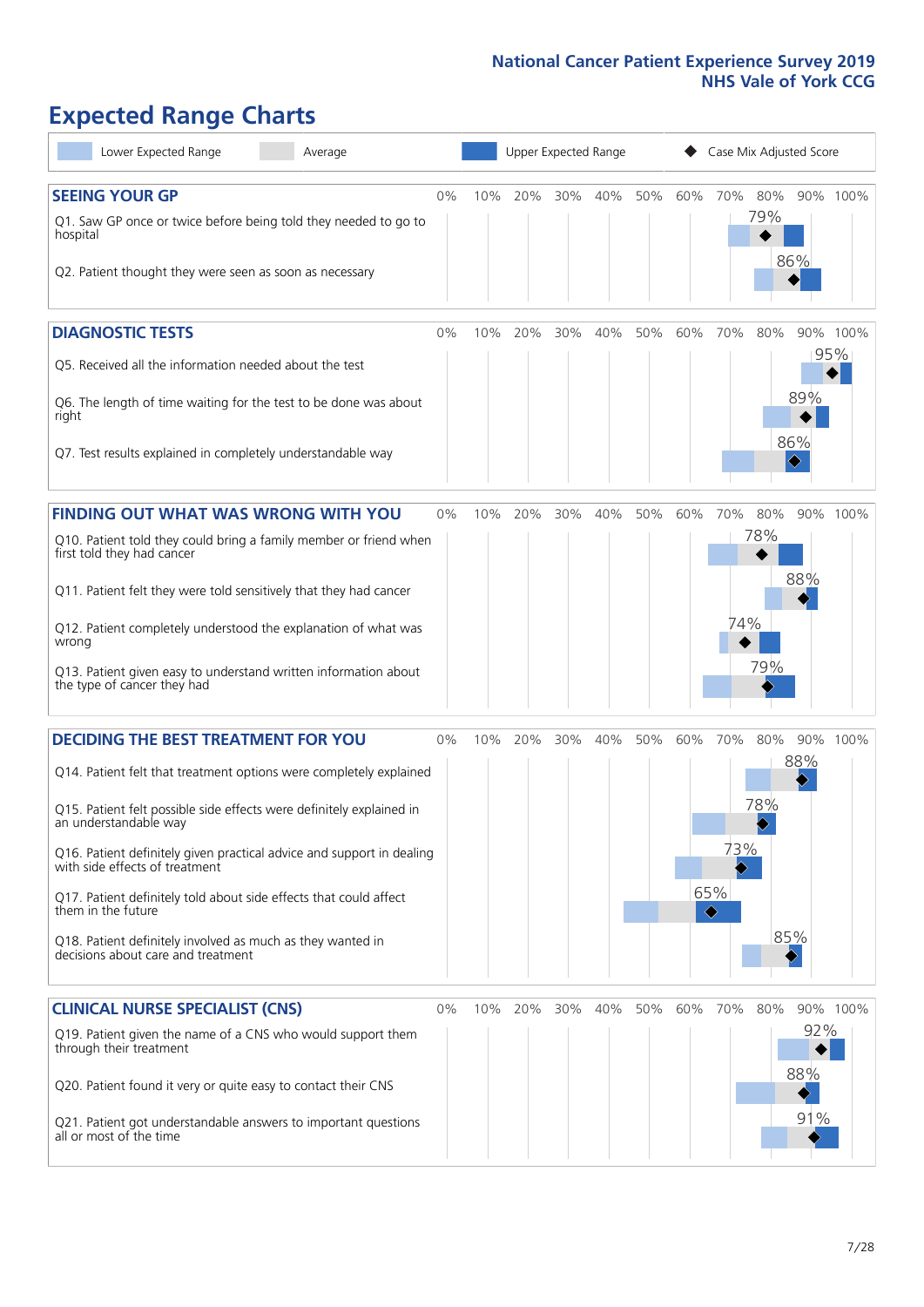# **Expected Range Charts**

| Lower Expected Range<br>Average                                                                                                                    |     |     | Upper Expected Range |     |     |     |     | Case Mix Adjusted Score |          |
|----------------------------------------------------------------------------------------------------------------------------------------------------|-----|-----|----------------------|-----|-----|-----|-----|-------------------------|----------|
| <b>SUPPORT FOR PEOPLE WITH CANCER</b><br>$0\%$<br>Q22. Hospital staff gave information about support or self-help<br>groups for people with cancer | 10% | 20% | 30%                  | 40% | 50% | 60% | 70% | 80%<br>88%              | 90% 100% |
| Q23. Hospital staff discussed or gave information about the impact<br>cancer could have on day to day activities                                   |     |     |                      |     |     |     |     | 84%                     |          |
| Q24. Hospital staff gave information on getting financial help or<br>possible benefits                                                             |     |     |                      |     |     |     | 66% | 90%                     |          |
| Q25. Hospital staff told patient they could get free prescriptions                                                                                 |     |     |                      |     |     |     |     | ♦                       |          |
| <b>OPERATIONS</b><br>$0\%$                                                                                                                         | 10% | 20% | 30%                  | 40% | 50% | 60% | 70% | 80%                     | 90% 100% |
| Q27. Beforehand, patient had all the information needed about the<br>operation                                                                     |     |     |                      |     |     |     |     |                         | 96%      |
| Q28. Afterwards, staff completely explained how operation had<br>gone in understandable way                                                        |     |     |                      |     |     |     |     | 78%                     |          |
| <b>HOSPITAL CARE AS AN INPATIENT</b><br>$0\%$                                                                                                      | 10% | 20% | 30%                  | 40% | 50% | 60% | 70% | 80%                     | 90% 100% |
| Q30. Hospital staff didn't talk in front of patient as if patient wasn't<br>there                                                                  |     |     |                      |     |     |     |     | 83%<br>83%              |          |
| Q31. Patient had confidence and trust in all doctors treating them                                                                                 |     |     |                      |     |     |     |     |                         |          |
| Q32. Patient's family or someone close definitely felt able to talk to<br>a doctor                                                                 |     |     |                      |     |     |     | 72% |                         |          |
| Q33. Patient had confidence and trust in all the ward nurses<br>treating them                                                                      |     |     |                      |     |     |     | 73% |                         |          |
| Q34. Patient thought there were always or nearly always enough<br>nurses on duty to care for them                                                  |     |     |                      |     |     | 64% |     |                         |          |
| Q35. All hospital staff asked patient what name they prefer to be<br>called by                                                                     |     |     |                      |     |     |     |     | 76%                     |          |
| Q36. Patient always given enough privacy when discussing<br>condition or treatment                                                                 |     |     |                      |     |     |     |     | 86%                     |          |
| Q37. Patient definitely found hospital staff to discuss worries or<br>fears during their inpatient visit                                           |     |     |                      |     | 54% |     |     |                         |          |
| Q38. Hospital staff definitely did everything they could to help<br>control pain                                                                   |     |     |                      |     |     |     |     | 84%                     |          |
| Q39. Patient always felt they were treated with respect and dignity<br>while in hospital                                                           |     |     |                      |     |     |     |     | 87%                     |          |
| Q40. Patient given clear written information about what should or<br>should not do after leaving hospital                                          |     |     |                      |     |     |     |     | 88%                     |          |
| Q41. Hospital staff told patient who to contact if worried about<br>condition or treatment after leaving hospital                                  |     |     |                      |     |     |     |     |                         | 94%      |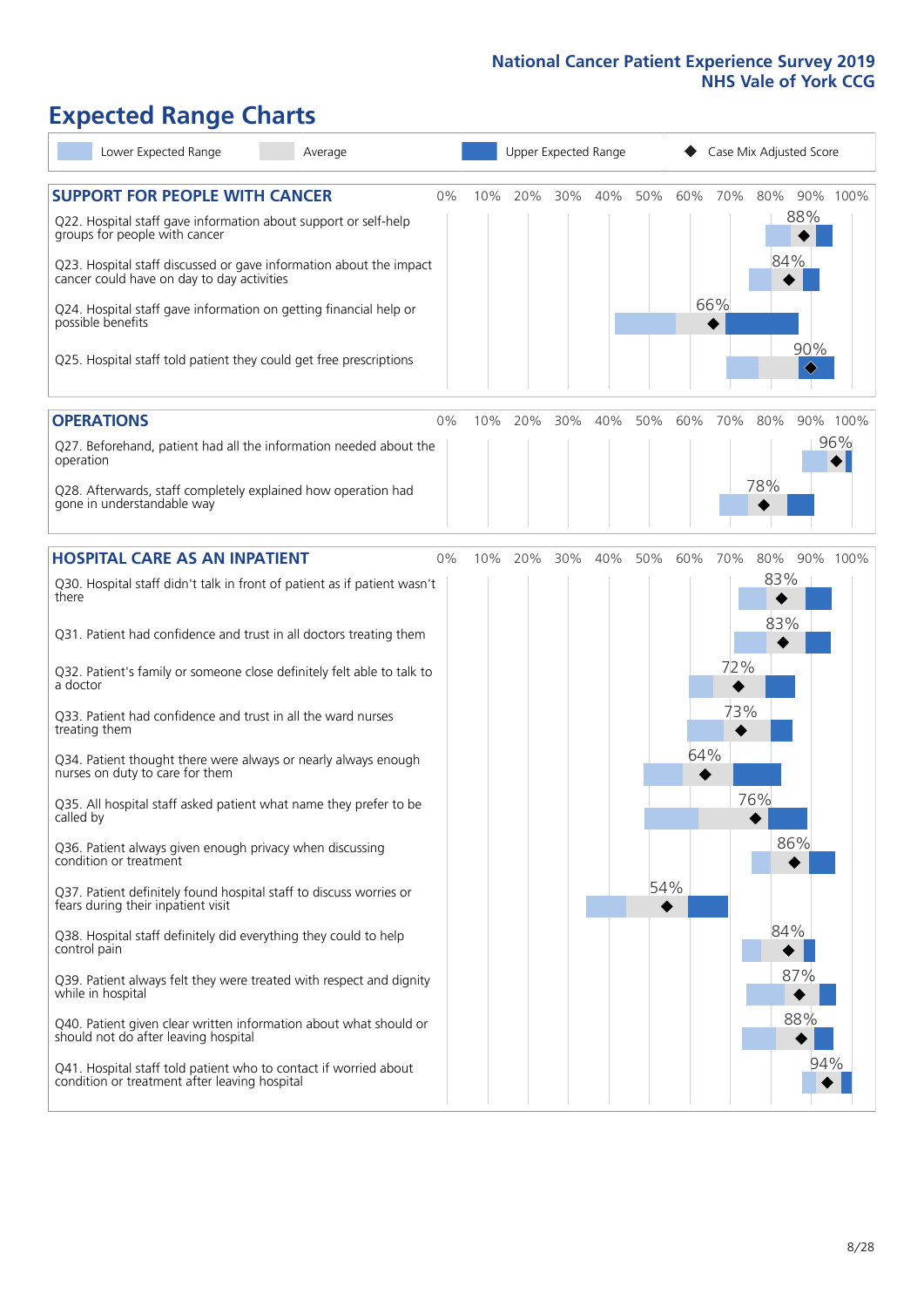# **Expected Range Charts**

| Lower Expected Range<br>Average                                                                                                                                                                                                                                                                                                                                                                                                                             |       |     | Upper Expected Range |            |     |            |                   |            | Case Mix Adjusted Score |          |                 |
|-------------------------------------------------------------------------------------------------------------------------------------------------------------------------------------------------------------------------------------------------------------------------------------------------------------------------------------------------------------------------------------------------------------------------------------------------------------|-------|-----|----------------------|------------|-----|------------|-------------------|------------|-------------------------|----------|-----------------|
| <b>HOSPITAL CARE AS A DAY PATIENT / OUTPATIENT 0%</b><br>Q43. Patient definitely found hospital staff to discuss worries or<br>fears during their outpatient or day case visit<br>Q44. Cancer doctor had the right documents at patient's last<br>outpatient appointment<br>Q46. Beforehand patient completely had all information needed<br>about radiotherapy treatment<br>Q47. Patient completely given understandable information about                 |       | 10% | 20%                  | 30%        | 40% | 50%        | 60%<br>61%        | 70%<br>73% | 80%                     | 86%      | 90% 100%<br>96% |
| whether radiotherapy was working<br>Q49. Beforehand patient completely had all information needed<br>about chemotherapy treatment<br>Q50. Patient given enough information about whether<br>chemotherapy was working in a completely understandable way                                                                                                                                                                                                     |       |     |                      |            |     |            |                   | 73%        |                         | 90%      |                 |
| <b>HOME CARE AND SUPPORT</b><br>Q51. Hospital staff definitely gave family or someone close all the<br>information needed to help care at home<br>Q52. Patient definitely given enough support from health or social<br>services during treatment<br>Q53. Patient definitely given enough support from health or social<br>services after treatment                                                                                                         | 0%    | 10% | 20%                  | 30%        | 40% | 50%<br>49% | 60%<br>62%<br>57% | 70%        | 80%                     |          | 90% 100%        |
| <b>CARE FROM YOUR GENERAL PRACTICE</b><br>Q54. GP given enough information about patient's condition and<br>treatment<br>Q55. General practice staff definitely did everything they could to<br>support patient during treatment                                                                                                                                                                                                                            | 0%    | 10% | 20%                  | 30%        | 40% | 50%        | 60%<br>61%        | 70%        | 80%                     |          | 90% 100%<br>96% |
| <b>YOUR OVERALL NHS CARE</b><br>Q56. Different people treating and caring for patient always work<br>well together to give best possible care<br>Q57. Patient given a care plan<br>Q58. Overall the administration of care was good or very good<br>Q59. Patient felt length of time for attending clinics and<br>appointments for cancer was about right<br>Q60. Someone discussed with patient whether they would like to<br>take part in cancer research | $0\%$ | 10% | 20%                  | 30%<br>30% | 40% | 50%<br>51% | 60%               | 70%        | 80%<br>75%<br>82%       | 92%      | 90% 100%        |
| Q61. Patient's average rating of care scored from very poor to very<br>good                                                                                                                                                                                                                                                                                                                                                                                 | 0     |     | 2                    | 3          | 4   | 5          | 6                 |            | 8                       | 9<br>8.9 | 10              |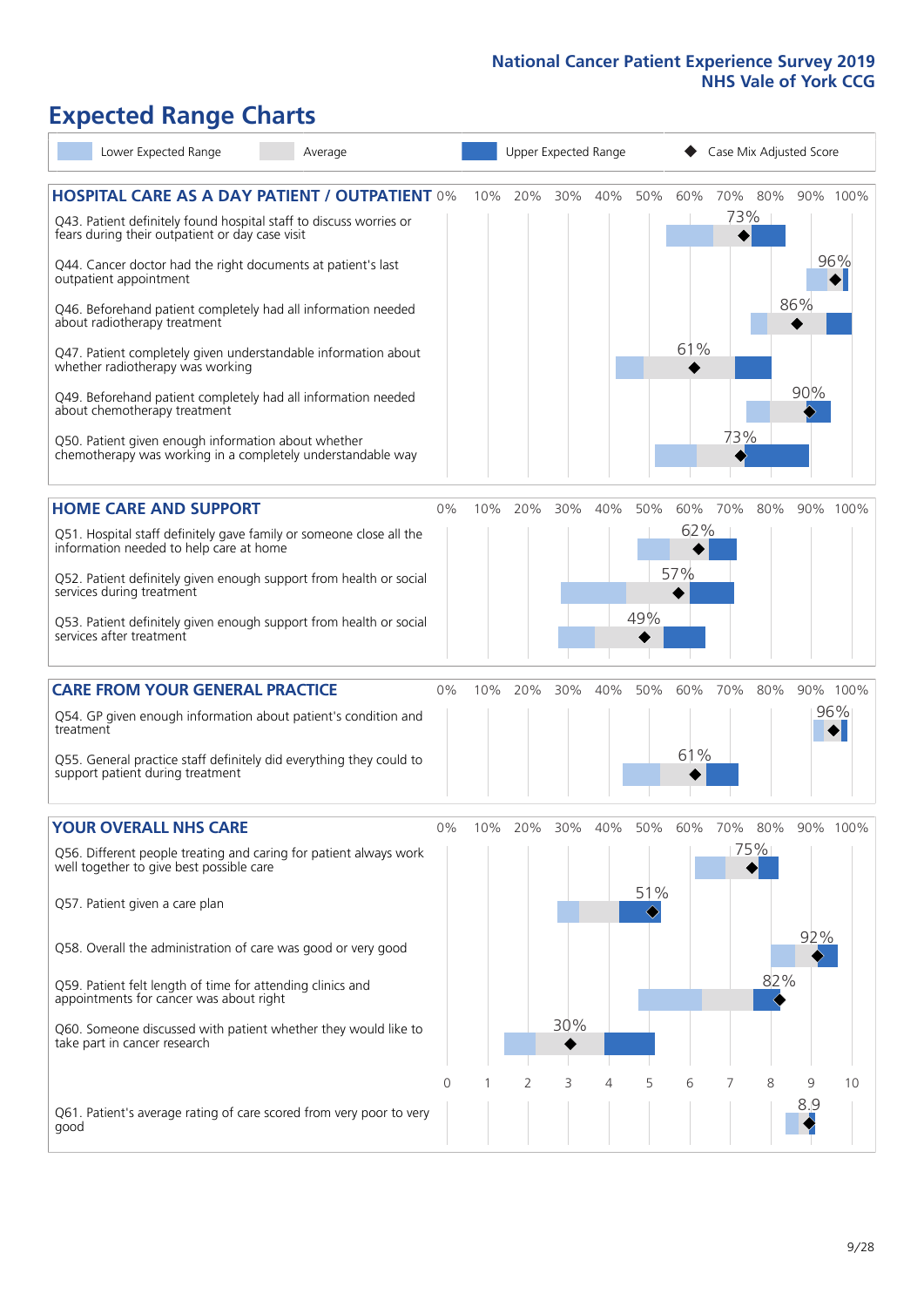# **Comparability Tables**

\* Indicates where a score has been suppressed because there are less than 21 responses.

\*\* No score available for 2018.

or  $\blacktriangledown$  $\blacktriangle$ 

Change 2018-2019: Indicates where 2019 score is significantly higher or lower than 2018 score Change Overall: Indicates significant change overall (2015, 2016, 2017, 2018 and 2019).

Adjusted Score below Lower Expected Range Adjusted Score between Upper and Lower Expected Ranges Adjusted Score above Upper Expected Range

|                                                                             |           |               | Unadjusted Scores |               |                         |                   |               | Case Mix Adjusted Scores |                                     |                   |
|-----------------------------------------------------------------------------|-----------|---------------|-------------------|---------------|-------------------------|-------------------|---------------|--------------------------|-------------------------------------|-------------------|
|                                                                             | 2018<br>n | 2018<br>Score | 2019<br>n         | 2019<br>Score | Change<br>2018-<br>2019 | Change<br>Overall | 2019<br>Score | Lower<br>Range           | Upper<br>Expected Expected<br>Range | National<br>Score |
| <b>SEEING YOUR GP</b>                                                       |           |               |                   |               |                         |                   |               |                          |                                     |                   |
| Q1. Saw GP once or twice before being told they needed to go<br>to hospital | 369       | 78%           | 363               | 80%           |                         |                   | 79%           | 75%                      | 83%                                 | 79%               |
| Q2. Patient thought they were seen as soon as necessary                     | 485       | 86%           | 486               | 86%           |                         |                   | 86%           | 81%                      | 87%                                 | 84%               |
| <b>DIAGNOSTIC TESTS</b>                                                     |           |               |                   |               |                         |                   |               |                          |                                     |                   |
| O5. Received all the information needed about the test                      | $**$      | $* *$         | 394               | 95%           |                         |                   | 95%           | 93%                      | 97%                                 | 95%               |
| Q6. The length of time waiting for the test to be done was<br>about right   | 425       | 90%           | 411               | 89%           |                         |                   | 89%           | 85%                      | 91%                                 | 88%               |
| Q7. Test results explained in completely understandable way                 | 428       | 81%           | 413               | 86%           |                         |                   | 86%           | 76%                      | 84%                                 | 80%               |

| <b>FINDING OUT WHAT WAS WRONG WITH YOU</b>                                                      |     |     |     |     |     |     |     |     |
|-------------------------------------------------------------------------------------------------|-----|-----|-----|-----|-----|-----|-----|-----|
| Q10. Patient told they could bring a family member or friend<br>when first told they had cancer | 465 | 76% | 459 | 77% | 78% | 72% | 82% | 77% |
| Q11. Patient felt they were told sensitively that they had cancer                               | 492 | 86% | 491 | 88% | 88% | 83% | 89% | 86% |
| Q12. Patient completely understood the explanation of what<br>was wrong                         | 496 | 76% | 491 | 74% | 74% | 69% | 77% | 73% |
| Q13. Patient given easy to understand written information<br>about the type of cancer they had  | 431 | 82% | 424 | 79% | 79% | 70% | 79% | 74% |

| <b>DECIDING THE BEST TREATMENT FOR YOU</b>                                                              |      |       |     |     |     |     |     |     |
|---------------------------------------------------------------------------------------------------------|------|-------|-----|-----|-----|-----|-----|-----|
| Q14. Patient felt that treatment options were completely<br>explained                                   | 438  | 86%   | 437 | 88% | 88% | 80% | 87% | 83% |
| Q15. Patient felt possible side effects were definitely explained<br>in an understandable way           | 484  | 76%   | 464 | 78% | 78% | 69% | 77% | 73% |
| Q16. Patient definitely given practical advice and support in<br>dealing with side effects of treatment | 476  | 73%   | 466 | 72% | 73% | 63% | 71% | 67% |
| Q17. Patient definitely told about side effects that could affect<br>them in the future                 | 448  | 58%   | 434 | 64% | 65% | 52% | 61% | 57% |
| Q18. Patient definitely involved as much as they wanted in<br>decisions about care and treatment        | $**$ | $* *$ | 483 | 85% | 85% | 78% | 85% | 81% |

| <b>CLINICAL NURSE SPECIALIST (CNS)</b>                                                    |     |     |     |     |     |     |     |     |
|-------------------------------------------------------------------------------------------|-----|-----|-----|-----|-----|-----|-----|-----|
| Q19. Patient given the name of a CNS who would support them<br>through their treatment    | 476 | 90% | 473 | 92% | 92% | 89% | 95% | 92% |
| Q20. Patient found it very or quite easy to contact their CNS                             | 380 | 90% | 394 | 88% | 88% | 81% | 89% | 85% |
| Q21. Patient got understandable answers to important<br>questions all or most of the time | 362 | 92% | 369 | 91% | 91% | 84% | 91% | 87% |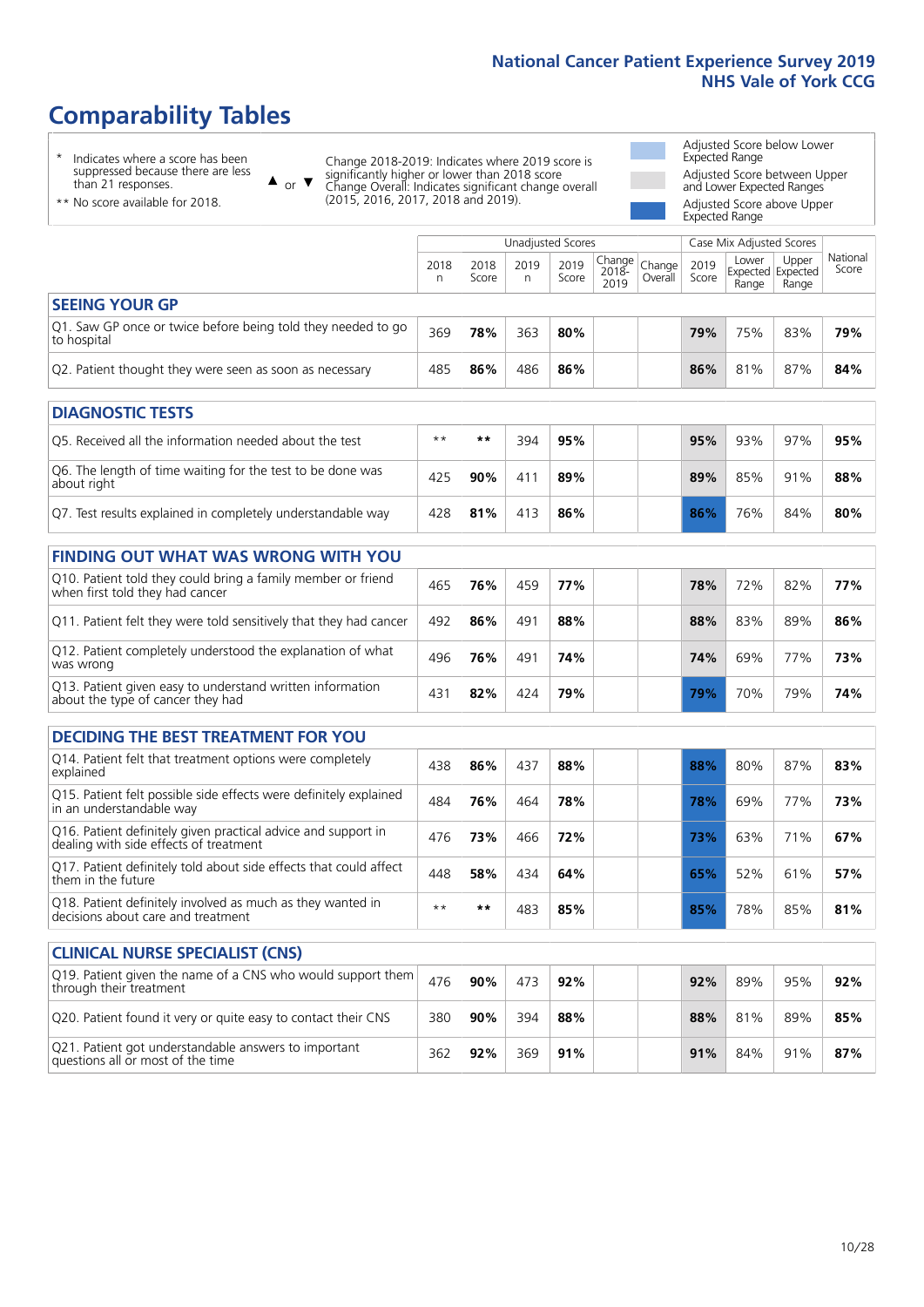# **Comparability Tables**

\* Indicates where a score has been suppressed because there are less than 21 responses.

\*\* No score available for 2018.

 $\triangle$  or  $\nabla$ 

Change 2018-2019: Indicates where 2019 score is significantly higher or lower than 2018 score Change Overall: Indicates significant change overall (2015, 2016, 2017, 2018 and 2019).

Adjusted Score below Lower Expected Range Adjusted Score between Upper and Lower Expected Ranges Adjusted Score above Upper Expected Range

|                                                                                                                   |              |               | <b>Unadjusted Scores</b> |               |                         |                   |               | Case Mix Adjusted Scores            |                |                   |
|-------------------------------------------------------------------------------------------------------------------|--------------|---------------|--------------------------|---------------|-------------------------|-------------------|---------------|-------------------------------------|----------------|-------------------|
|                                                                                                                   | 2018<br>n    | 2018<br>Score | 2019<br>n.               | 2019<br>Score | Change<br>2018-<br>2019 | Change<br>Overall | 2019<br>Score | Lower<br>Expected Expected<br>Range | Upper<br>Range | National<br>Score |
| <b>SUPPORT FOR PEOPLE WITH CANCER</b>                                                                             |              |               |                          |               |                         |                   |               |                                     |                |                   |
| Q22. Hospital staff gave information about support or self-help<br>groups for people with cancer                  | 377          | 91%           | 400                      | 88%           |                         |                   | 88%           | 85%                                 | 91%            | 88%               |
| Q23. Hospital staff discussed or gave information about the<br>impact cancer could have on day to day activities  | 321          | 86%           | 338                      | 84%           |                         |                   | 84%           | 80%                                 | 88%            | 84%               |
| Q24. Hospital staff gave information on getting financial help or<br>possible benefits                            | 235          | 68%           | 267                      | 65%           |                         |                   | 66%           | 57%                                 | 69%            | 63%               |
| Q25. Hospital staff told patient they could get free prescriptions                                                | 210          | 88%           | 234                      | 89%           |                         |                   | 90%           | 77%                                 | 87%            | 82%               |
| <b>OPERATIONS</b>                                                                                                 |              |               |                          |               |                         |                   |               |                                     |                |                   |
| Q27. Beforehand, patient had all the information needed about<br>the operation                                    | 260          | 96%           | 261                      | 96%           |                         |                   | 96%           | 94%                                 | 99%            | 96%               |
| Q28. Afterwards, staff completely explained how operation had<br>gone in understandable way                       | 259          | 83%           | 261                      | 78%           |                         |                   | 78%           | 74%                                 | 84%            | 79%               |
| <b>HOSPITAL CARE AS AN INPATIENT</b>                                                                              |              |               |                          |               |                         |                   |               |                                     |                |                   |
| Q30. Hospital staff didn't talk in front of patient as if patient<br>wasn't there                                 | $* *$        | **            | 223                      | 84%           |                         |                   | 83%           | 79%                                 | 88%            | 84%               |
| Q31. Patient had confidence and trust in all doctors treating<br>them                                             | $* *$        | $***$         | 223                      | 83%           |                         |                   | 83%           | 79%                                 | 89%            | 84%               |
| Q32. Patient's family or someone close definitely felt able to talk<br>to a doctor                                | $* *$        | $***$         | 186                      | 72%           |                         |                   | 72%           | 66%                                 | 79%            | 72%               |
| Q33. Patient had confidence and trust in all the ward nurses<br>treating them                                     | $\star\star$ | **            | 224                      | 72%           |                         |                   | 73%           | 68%                                 | 80%            | 74%               |
| Q34. Patient thought there were always or nearly always<br>enough nurses on duty to care for them                 | $* *$        | **            | 223                      | 64%           |                         |                   | 64%           | 58%                                 | 71%            | 64%               |
| Q35. All hospital staff asked patient what name they prefer to<br>be called by                                    | $* *$        | **            | 222                      | 75%           |                         |                   | 76%           | 62%                                 | 79%            | 71%               |
| Q36. Patient always given enough privacy when discussing<br>condition or treatment                                | $**$         | $***$         | 223                      | 85%           |                         |                   | 86%           | 80%                                 | 89%            | 85%               |
| Q37. Patient definitely found hospital staff to discuss worries or<br>fears during their inpatient visit          | $**$         | **            | 162                      | 53%           |                         |                   | 54%           | 44%                                 | 60%            | 52%               |
| Q38. Hospital staff definitely did everything they could to help<br>control pain                                  | $* *$        | $***$         | 197                      | 84%           |                         |                   | 84%           | 78%                                 | 88%            | 83%               |
| Q39. Patient always felt they were treated with respect and<br>dignity while in hospital                          | $***$        | **            | 224                      | 87%           |                         |                   | 87%           | 83%                                 | 92%            | 88%               |
| Q40. Patient given clear written information about what should<br>or should not do after leaving hospital         | $**$         | $***$         | 210                      | 87%           |                         |                   | 88%           | 81%                                 | 91%            | 86%               |
| Q41. Hospital staff told patient who to contact if worried about<br>condition or treatment after leaving hospital | $**$         | **            | 216                      | 94%           |                         |                   | 94%           | 91%                                 | 97%            | 94%               |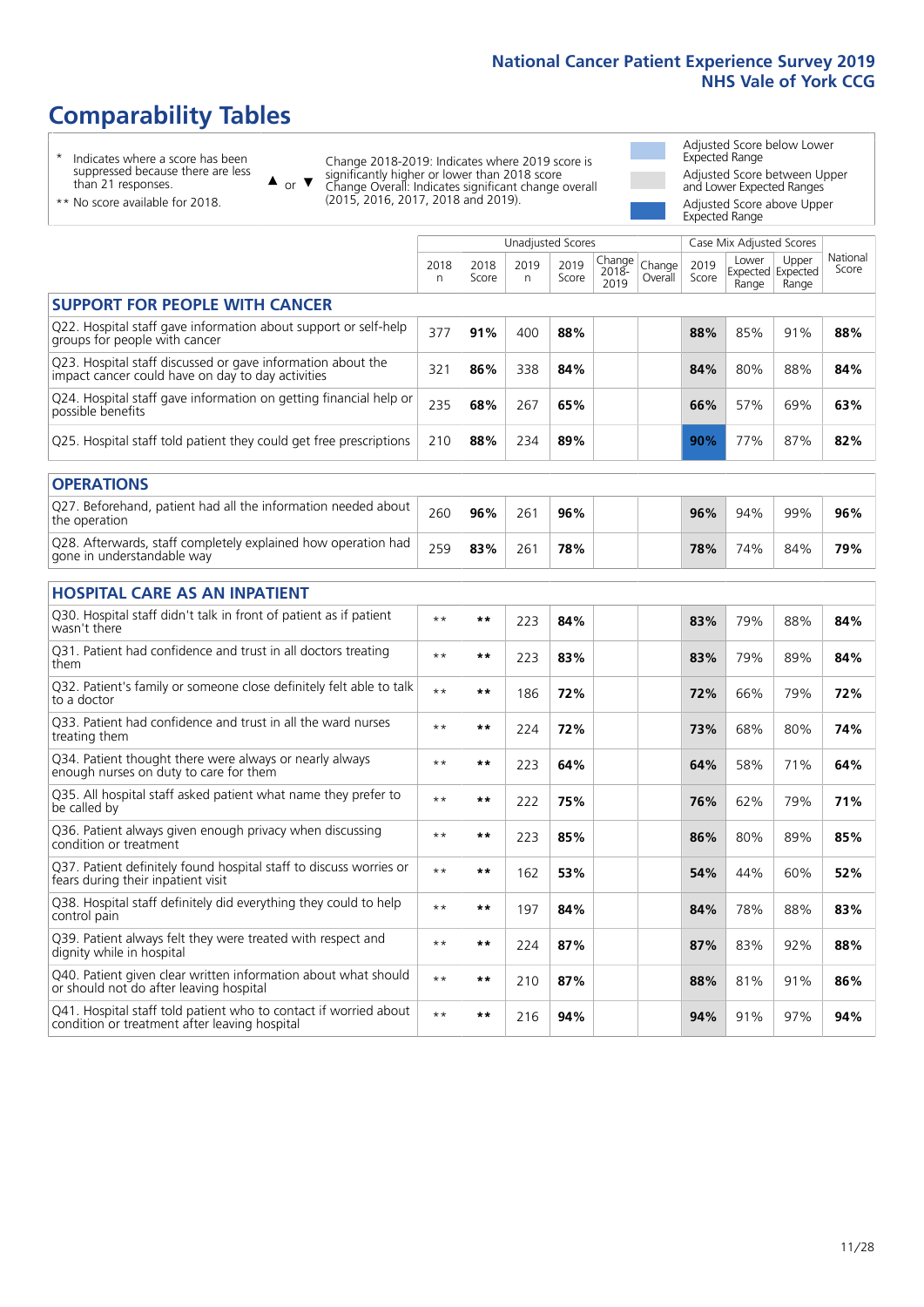# **Comparability Tables**

\* Indicates where a score has been suppressed because there are less than 21 responses.

\*\* No score available for 2018.

 $\triangle$  or  $\nabla$ 

Change 2018-2019: Indicates where 2019 score is significantly higher or lower than 2018 score Change Overall: Indicates significant change overall (2015, 2016, 2017, 2018 and 2019).

Adjusted Score below Lower Expected Range Adjusted Score between Upper and Lower Expected Ranges Adjusted Score above Upper Expected Range

|                                                                                                                       |           |               |                      | <b>Unadjusted Scores</b> |                         |                   |               | Case Mix Adjusted Scores |                                     |                   |
|-----------------------------------------------------------------------------------------------------------------------|-----------|---------------|----------------------|--------------------------|-------------------------|-------------------|---------------|--------------------------|-------------------------------------|-------------------|
|                                                                                                                       | 2018<br>n | 2018<br>Score | 2019<br>$\mathsf{n}$ | 2019<br>Score            | Change<br>2018-<br>2019 | Change<br>Overall | 2019<br>Score | Lower<br>Range           | Upper<br>Expected Expected<br>Range | National<br>Score |
| <b>HOSPITAL CARE AS A DAY PATIENT / OUTPATIENT</b>                                                                    |           |               |                      |                          |                         |                   |               |                          |                                     |                   |
| Q43. Patient definitely found hospital staff to discuss worries or<br>fears during their outpatient or day case visit | 352       | 74%           | 358                  | 73%                      |                         |                   | 73%           | 66%                      | 75%                                 | 71%               |
| Q44. Cancer doctor had the right documents at patient's last<br>outpatient appointment                                | 432       | 96%           | 415                  | 96%                      |                         |                   | 96%           | 94%                      | 98%                                 | 96%               |
| Q46. Beforehand patient completely had all information needed<br>about radiotherapy treatment                         | 88        | 90%           | 84                   | 87%                      |                         |                   | 86%           | 79%                      | 94%                                 | 86%               |
| Q47. Patient completely given understandable information<br>about whether radiotherapy was working                    | 74        | 58%           | 73                   | 60%                      |                         |                   | 61%           | 49%                      | 71%                                 | 60%               |
| Q49. Beforehand patient completely had all information needed<br>about chemotherapy treatment                         | 265       | 88%           | 254                  | 89%                      |                         |                   | 90%           | 80%                      | 89%                                 | 84%               |
| Q50. Patient given enough information about whether<br>chemotherapy was working in a completely understandable way    | 241       | 68%           | 242                  | 72%                      |                         |                   | 73%           | 62%                      | 73%                                 | 68%               |
| <b>HOME CARE AND SUPPORT</b>                                                                                          |           |               |                      |                          |                         |                   |               |                          |                                     |                   |
| Q51. Hospital staff definitely gave family or someone close all<br>the information needed to help care at home        | 385       | 66%           | 397                  | 61%                      |                         |                   | 62%           | 55%                      | 65%                                 | 60%               |
| Q52. Patient definitely given enough support from health or<br>social services during treatment                       | 209       | 61%           | 251                  | 58%                      |                         |                   | 57%           | 44%                      | 60%                                 | 52%               |
| Q53. Patient definitely given enough support from health or<br>social services after treatment                        | 135       | 47%           | 130                  | 49%                      |                         |                   | 49%           | 36%                      | 54%                                 | 45%               |
| <b>CARE FROM YOUR GENERAL PRACTICE</b>                                                                                |           |               |                      |                          |                         |                   |               |                          |                                     |                   |
| Q54. GP given enough information about patient's condition<br>and treatment                                           | 393       | 96%           | 403                  | 96%                      |                         |                   | 96%           | 93%                      | 97%                                 | 95%               |
| Q55. General practice staff definitely did everything they could<br>to support patient during treatment               | 313       | 58%           | 314                  | 61%                      |                         |                   | 61%           | 53%                      | 64%                                 | 58%               |
| <b>YOUR OVERALL NHS CARE</b>                                                                                          |           |               |                      |                          |                         |                   |               |                          |                                     |                   |
| Q56. Different people treating and caring for patient always<br>work well together to give best possible care         | $* *$     | $***$         | 470                  | 75%                      |                         |                   | 75%           | 69%                      | 77%                                 | 73%               |
| Q57. Patient given a care plan                                                                                        | 380       | 39%           | 367                  | 49%                      |                         | ▲                 | 51%           | 33%                      | 43%                                 | 38%               |
| Q58. Overall the administration of care was good or very good                                                         | 495       | 93%           | 481                  | 91%                      |                         |                   | 92%           | 86%                      | 92%                                 | 89%               |
| Q59. Patient felt length of time for attending clinics and<br>appointments for cancer was about right                 | 492       | 83%           | 474                  | 82%                      |                         |                   | 82%           | 63%                      | 76%                                 | 69%               |
| Q60. Someone discussed with patient whether they would like<br>to take part in cancer research                        | 468       | 29%           | 443                  | 30%                      |                         |                   | 30%           | 22%                      | 39%                                 | 30%               |
| Q61. Patient's average rating of care scored from very poor to<br>very good                                           | 484       | 9.0           | 475                  | 9.0                      |                         | A                 | 8.9           | 8.7                      | 8.9                                 | 8.8               |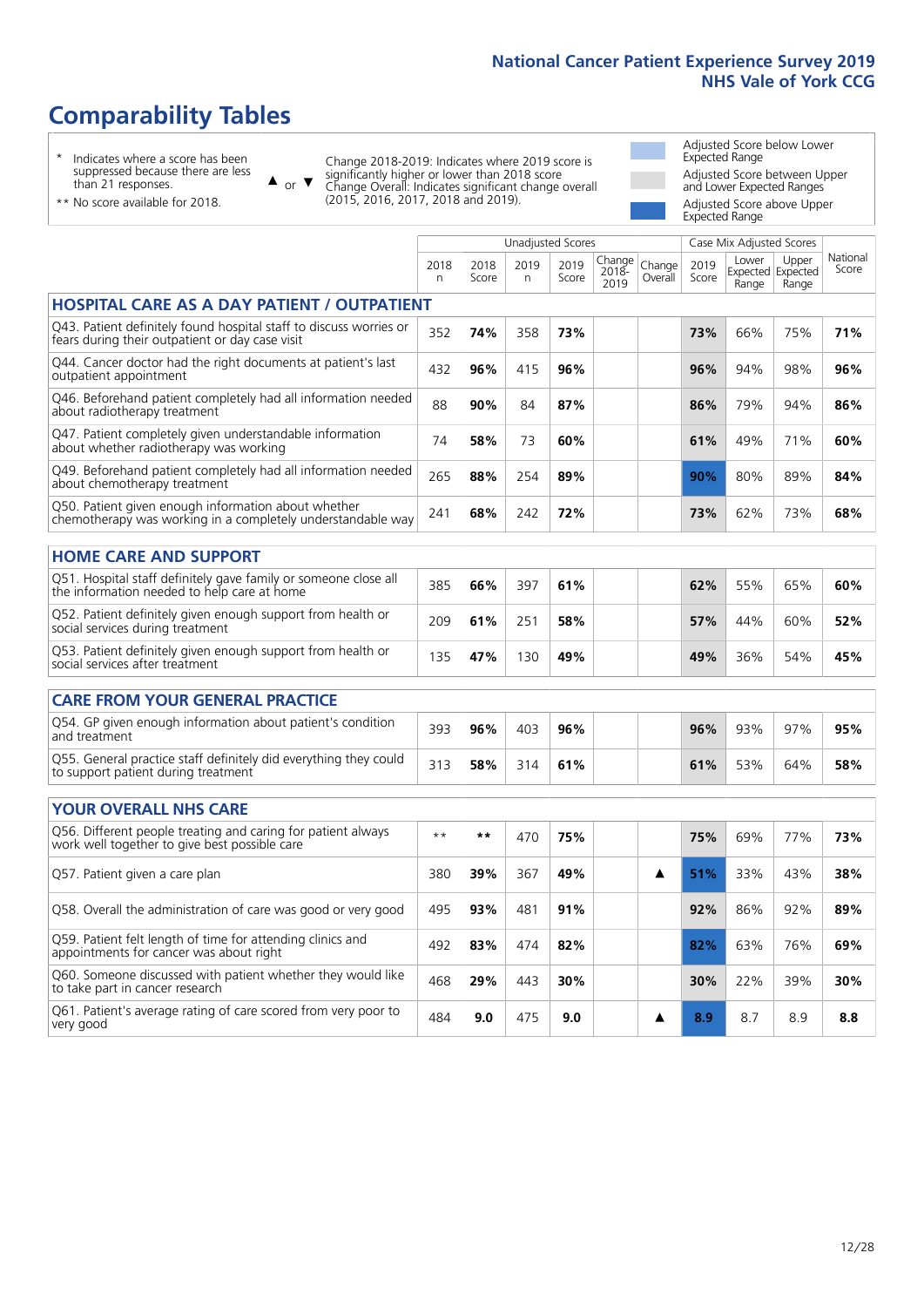- \* Indicates where a score has been suppressed because there are less than 21 responses.
- n.a. Indicates that there were no respondents for that tumour group.

| <b>SEEING YOUR GP</b>                           |            |         |               |            |                   |                |                  |      | Tumour Group |         |         |                 |                                                     |             |                |
|-------------------------------------------------|------------|---------|---------------|------------|-------------------|----------------|------------------|------|--------------|---------|---------|-----------------|-----------------------------------------------------|-------------|----------------|
|                                                 |            | Brain   | <b>Breast</b> | Colorectal | ত<br>Gynaecologic | Haematological | Head and<br>Neck | Lung | Prostate     | Sarcoma | Skin    | Upper<br>Gastro | $\sigma$<br>Jrologica                               | Other       | All<br>Cancers |
| Q1. Saw GP once or twice before being told they | <b>CCG</b> | $\star$ |               |            | 90% 86% 81% 62%   |                | $\star$          |      | 82% 74%      |         | $\star$ |                 | 84%                                                 | $\star$     | 80%            |
| needed to go to hospital                        | National   | 59%     |               |            |                   |                |                  |      |              |         |         |                 | 94% 75% 77% 67% 79% 71% 82% 71% 90% 74% 83% 74% 79% |             |                |
| Q2. Patient thought they were seen as soon as   | <b>CCG</b> | $\star$ |               |            | 87% 89% 79% 80%   |                | $\star$          |      | 92% 86%      |         | $\star$ | $\star$         |                                                     | 90% 86% 86% |                |
| necessary                                       | National   | 79%     |               |            |                   |                |                  |      |              |         |         |                 | 89% 83% 81% 82% 81% 84% 86% 69% 85% 79% 85% 79%     |             | 84%            |

#### **DIAGNOSTIC TESTS** Tumour Group

|                                                   |                                                                  | Brain   | <b>Breast</b> | Colorectal<br>LGT | त्त<br>Gynaecologic | Haematological | Head and<br>Neck | Lung                | Prostate | Sarcoma | Skin    | Upper<br>Gastro | rological                                               | Other        | All<br>Cancers |
|---------------------------------------------------|------------------------------------------------------------------|---------|---------------|-------------------|---------------------|----------------|------------------|---------------------|----------|---------|---------|-----------------|---------------------------------------------------------|--------------|----------------|
| O5. Received all the information needed about     | <b>CCG</b>                                                       | $\star$ |               | 95% 98%           | 86%                 | 98%            | $\star$          | 100% 89%            |          |         | $\star$ |                 |                                                         | 100% 97% 95% |                |
| $\vert$ the test                                  | National                                                         | 93%     |               | 95% 95%           |                     |                |                  | 93% 95% 93% 95% 95% |          | 93%     | 96%     | 95%             | 95% 95% 95%                                             |              |                |
| Q6. The length of time waiting for the test to be | <b>CCG</b>                                                       | $\star$ |               | 90% 98%           |                     | 91% 87%        | $\ast$           |                     | 76% 83%  |         | $\star$ | $\star$         |                                                         | 91% 83% 89%  |                |
| done was about right                              | <b>National</b>                                                  |         |               |                   |                     |                |                  |                     |          |         |         |                 | 84% 91% 88% 86% 89% 88% 87% 87% 81% 87% 84% 87% 86% 88% |              |                |
| Q7. Test results explained in completely          | CCG                                                              | $\star$ |               | 89% 91%           |                     | 96% 77%        | $\star$          |                     | 91% 78%  |         | $\star$ | $\star$         |                                                         | 86% 86% 86%  |                |
| understandable way                                | National 71% 83% 82% 77% 77% 79% 80% 80% 78% 84% 75% 80% 76% 80% |         |               |                   |                     |                |                  |                     |          |         |         |                 |                                                         |              |                |

| <b>FINDING OUT WHAT WAS WRONG WITH YOU</b>        |            |         |               |                             |                     |                    |                  |             | <b>Tumour Group</b> |         |         |                 |            |         |                |
|---------------------------------------------------|------------|---------|---------------|-----------------------------|---------------------|--------------------|------------------|-------------|---------------------|---------|---------|-----------------|------------|---------|----------------|
|                                                   |            | Brain   | <b>Breast</b> | olorectal.<br>LGT<br>$\cup$ | Gynaecological      | aematological<br>Ĩ | Head and<br>Neck | Lung        | Prostate            | Sarcoma | Skin    | Upper<br>Gastro | Irological | Other   | All<br>Cancers |
| Q10. Patient told they could bring a family       | CCG        | $\star$ | 83%           | 80%                         | 71%                 | 72%                | $\star$          |             | 78% 63%             | $\star$ | $\star$ | $\star$         | 83%        | 83%     | 177%           |
| member or friend when first told they had cancer  | National   | 85%     | 82%           | 82%                         | 71%                 | 71%                | 71%              | 77%         | 79%                 | 73%     | 69%     | 76%             | 73%        | 75%     | 77%            |
| Q11. Patient felt they were told sensitively that | <b>CCG</b> | $\star$ | 89%           | 94%                         | 88%                 | 87%                | $\star$          | 64% 84%     |                     | $\ast$  | $\star$ | $\star$         | 92%        | 94%     | 88%            |
| they had cancer                                   | National   | 79%     |               |                             | 89% 87% 82% 84% 87% |                    |                  | 83% 86%     |                     | 84%     |         | 89% 81%         |            | 84% 83% | 86%            |
| Q12. Patient completely understood the            | <b>CCG</b> | $\star$ |               | 81% 80%                     | 72%                 | 61%                | $\star$          | 68%         | 173%                | $\ast$  | $\star$ |                 | 78%        | 76%     | 74%            |
| explanation of what was wrong                     | National   | 66%     | 77%           | 79%                         | 73%                 | 60%                |                  | 78% 76% 79% |                     | 67%     | 80%     | 70%             | 77%        |         | 70% 73%        |
| Q13. Patient given easy to understand written     | CCG        | $\star$ |               | 81% 87%                     | 81%                 | 73%                | $\star$          | $\star$     | 81%                 | $\ast$  | $\star$ | $\star$         |            | 83% 75% | 79%            |
| information about the type of cancer they had     | National   | 66%     | 78%           | 73%                         | 71%                 | 76%                | 69%              | 67% 83%     |                     |         | 67% 84% | 67%             | 74%        | 65%     | 74%            |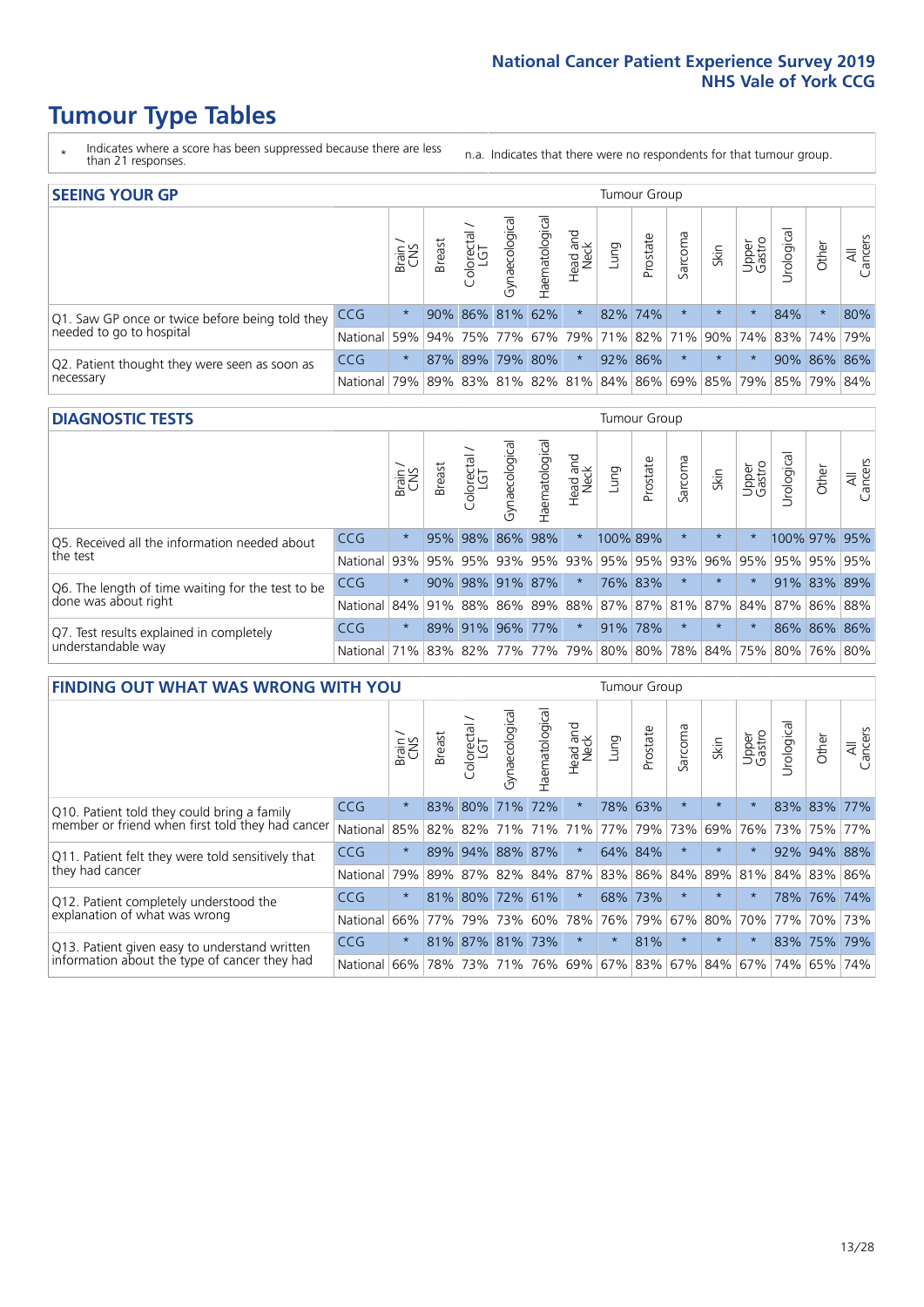- \* Indicates where a score has been suppressed because there are less than 21 responses.
- n.a. Indicates that there were no respondents for that tumour group.

| <b>DECIDING THE BEST TREATMENT FOR YOU</b>         |            |         |               |                    |                |                |                        |      | <b>Tumour Group</b> |                                     |         |                 |                 |             |                |
|----------------------------------------------------|------------|---------|---------------|--------------------|----------------|----------------|------------------------|------|---------------------|-------------------------------------|---------|-----------------|-----------------|-------------|----------------|
|                                                    |            | Brain   | <b>Breast</b> | Colorectal.<br>LGT | Gynaecological | Haematological | ad and<br>Neck<br>Head | Lung | Prostate            | Sarcoma                             | Skin    | Upper<br>Gastro | Jrological      | Other       | All<br>Cancers |
| Q14. Patient felt that treatment options were      | CCG        | $\star$ | 87%           | 90%                | $\star$        | 85%            | $\star$                | 79%  | 88%                 | $\star$                             | $\star$ | $\star$         | 93%             | 78%         | 88%            |
| completely explained                               | National   | 85%     | 85%           | 85%                | 85%            | 82%            | 87%                    |      | 84% 83%             | 83%                                 | 89%     | 81%             |                 | 83% 79% 83% |                |
| Q15. Patient felt possible side effects were       | <b>CCG</b> | $\star$ | 81%           | 80%                | 83%            | 60%            | $\star$                |      | 84% 76%             | $\star$                             | $\star$ | $\star$         |                 | 89% 82% 78% |                |
| definitely explained in an understandable way      | National   | 69%     | 74%           | 76%                | 75%            | 69%            | 73%                    |      | 74% 73%             | 73%                                 | 77%     | 72%             | 71%             | 70%         | 73%            |
| Q16. Patient definitely given practical advice and | <b>CCG</b> | $\star$ | 70%           | 82%                | 75%            | 63%            | $\star$                |      | 84% 63%             | $\star$                             | $\star$ | $\star$         |                 | 70% 84% 72% |                |
| support in dealing with side effects of treatment  | National   | 63%     | 70%           | 70%                |                | 69% 65%        | 70%                    |      | 69% 65%             | 66%                                 | 71%     | 66%             |                 | 63% 64%     | 67%            |
| Q17. Patient definitely told about side effects    | CCG        | $\star$ | 59%           | 74%                |                | 76% 47%        | $\star$                |      | 64% 70%             | $^\star$                            | $\star$ | $\star$         | 70 <sup>%</sup> | 72% 64%     |                |
| that could affect them in the future               | National   | 62%     | 57%           | 59%                |                | 56% 51%        | 64%                    |      | 56% 66%             | 54%                                 | 66%     | 53%             |                 | 56% 52%     | 57%            |
| Q18. Patient definitely involved as much as they   | <b>CCG</b> | $\star$ |               | 80% 87% 80% 88%    |                |                | $\star$                |      | 96% 77%             | $\star$                             | $\star$ | $\star$         |                 | 83% 97% 85% |                |
| wanted in decisions about care and treatment       | National   | 79%     |               |                    |                |                |                        |      |                     | 81% 83% 81% 80% 81% 81% 84% 81% 87% |         | 79%             | 79%             | 78% 81%     |                |

#### **CLINICAL NURSE SPECIALIST (CNS)** Tumour Group

|                                             |                                                          | Brain   | <b>Breast</b> | olorectal<br>LGT<br>Ü | $\sigma$<br>aecologica<br>Ğ | ক<br>Haematologic | Head and<br>Neck            | Lung                | Prostate | Sarcoma | Skin    | Upper<br>Gastro | $\sigma$<br>rologica | Other       | All<br>Cancers |
|---------------------------------------------|----------------------------------------------------------|---------|---------------|-----------------------|-----------------------------|-------------------|-----------------------------|---------------------|----------|---------|---------|-----------------|----------------------|-------------|----------------|
| Q19. Patient given the name of a CNS who    | <b>CCG</b>                                               | $\star$ |               |                       | 89% 94% 100% 91%            |                   | $\star$                     | 84% 98%             |          |         | $\star$ |                 |                      | 92% 91% 92% |                |
| would support them through their treatment  | National                                                 | 95%     | 95%           | 92%                   | 95%                         |                   | 92% 91% 94% 91% 91% 91% 93% |                     |          |         |         |                 | 85%                  | 89%         | 92%            |
| Q20. Patient found it very or quite easy to | <b>CCG</b>                                               | $\star$ |               |                       | 91% 87% 86% 87%             |                   | $\star$                     | $\star$             | 78%      |         | $\star$ | $\star$         |                      | 87% 92% 88% |                |
| contact their CNS                           | National                                                 |         |               |                       | 86% 84% 88% 85%             | 87%               | 86%                         | 86% 80% 86% 90% 85% |          |         |         |                 |                      | 83% 83%     | 85%            |
| Q21. Patient got understandable answers to  | CCG                                                      | $\star$ | 90%           | 92%                   | 86%                         | 88%               | $\star$                     | $\star$             | 96%      | $\star$ | $\star$ | $\star$         |                      | 100% 96%    | 91%            |
| important questions all or most of the time | National 82% 87% 89% 86% 89% 88% 86% 87% 87% 93% 86% 87% |         |               |                       |                             |                   |                             |                     |          |         |         |                 |                      | 86% 87%     |                |

| <b>SUPPORT FOR PEOPLE WITH CANCER</b>                                                             |            |         |               |            |                |                |                         |             | Tumour Group |                          |         |                 |            |         |                |
|---------------------------------------------------------------------------------------------------|------------|---------|---------------|------------|----------------|----------------|-------------------------|-------------|--------------|--------------------------|---------|-----------------|------------|---------|----------------|
|                                                                                                   |            | Brain   | <b>Breast</b> | Colorectal | Gynaecological | Haematological | ead and<br>Neck<br>Head | Lung        | Prostate     | arcoma<br>$\overline{2}$ | Skin    | Upper<br>Gastro | Jrological | Other   | All<br>Cancers |
| Q22. Hospital staff gave information about<br>support or self-help groups for people with         | <b>CCG</b> | $\star$ | 87%           | 90%        | 90%            | 86%            | $\star$                 | 96%         | 94%          | $\star$                  | $\star$ | $\star$         | 82%        | 96%     | 88%            |
| cancer                                                                                            | National   | 92%     | 92%           | 88%        | 87%            | 86%            | 88%                     | 87%         | 91%          | 86%                      | 90%     | 88%             | 81%        | 83%     | 88%            |
| Q23. Hospital staff discussed or gave information<br>about the impact cancer could have on day to | CCG        | $\star$ | 80%           | 80%        | $\star$        | 83%            | $\star$                 | $\star$     | 85%          | $\star$                  | $\star$ | $\star$         | 83%        | 95%     | 84%            |
| day activities                                                                                    | National   | 84%     | 86%           | 85%        | 82%            | 84%            | 84%                     | 83%         | 88%          | 81%                      | 86%     | 83%             | 78%        | 79%     | 84%            |
| Q24. Hospital staff gave information on getting                                                   | CCG        | $\star$ | 66%           | 69%        | $\star$        | 47%            | $\star$                 | $^\star$    | 52%          | $\star$                  | $\star$ | $\star$         | $\star$    | $\ast$  | 65%            |
| financial help or possible benefits                                                               | National   | 78%     | 68%           | 61%        | 66%            | 61%            | 67%                     | 72%         | 55%          | 64%                      | 60%     | 64%             | 47%        | 59%     | 63%            |
| Q25. Hospital staff told patient they could get                                                   | CCG        | $\star$ | 91%           | 90%        | $\star$        | 90%            | $\star$                 | $\star$     | $\star$      | n.a.                     | $\star$ | $\star$         | $\star$    | $\star$ | 89%            |
| free prescriptions                                                                                | National   | 82%     |               | 81% 83%    | 79%            | 87%            |                         | 84% 86% 80% |              | 78%                      | 71%     | 84%             | 73%        | 81%     | 82%            |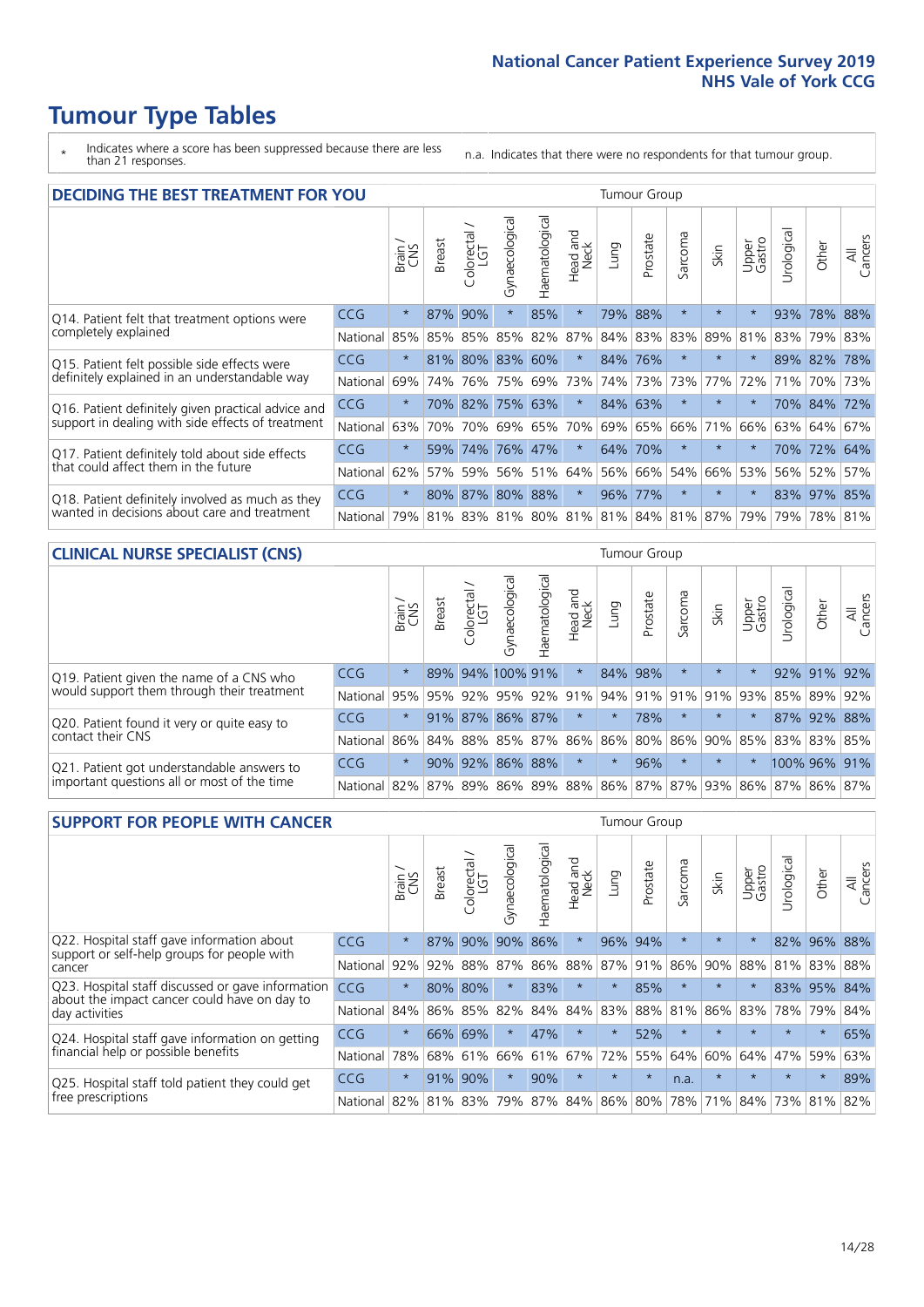- \* Indicates where a score has been suppressed because there are less than 21 responses.
- n.a. Indicates that there were no respondents for that tumour group.

| <b>OPERATIONS</b>                                |              |         |               |                   |                    |                     |                  |             | Tumour Group        |         |         |                 |            |                                         |                |
|--------------------------------------------------|--------------|---------|---------------|-------------------|--------------------|---------------------|------------------|-------------|---------------------|---------|---------|-----------------|------------|-----------------------------------------|----------------|
|                                                  |              | Brain   | <b>Breast</b> | Colorectal<br>LGT | ᠊ᢛ<br>Gynaecologic | Haematological      | Head and<br>Neck | <b>Dung</b> | Prostate            | Sarcoma | Skin    | Upper<br>Gastro | Jrological | Other                                   | All<br>Cancers |
| Q27. Beforehand, patient had all the information | CCG          | $\star$ |               | 98% 95%           | $\star$            | $\star$             | $\star$          | $\star$     | $\star$             | $\star$ | $\star$ | $\star$         | 98%        | $\ast$                                  | 96%            |
| needed about the operation                       | National     | 96%     |               | 97% 96%           | 96%                |                     |                  |             |                     |         |         |                 |            | 94% 96% 95% 97% 95% 96% 96% 95% 95% 95% | 96%            |
| Q28. Afterwards, staff completely explained how  | <b>CCG</b>   | $\star$ |               | 79% 88%           | $\star$            |                     | $\star$          | $\star$     | $\star$             | $\star$ | $\star$ |                 | 75%        | $\star$                                 | 78%            |
| operation had gone in understandable way         | National 76% |         |               |                   |                    | 79% 83% 79% 78% 79% |                  |             | 79% 78% 80% 82% 79% |         |         |                 |            | 76% 77%                                 | 79%            |

#### **HOSPITAL CARE AS AN INPATIENT** Tumour Group

|                                                                                                  |                                                                  | Brain   | Breast  | $\overline{\phantom{0}}$<br>Colorectal /<br>LGT | Gynaecological | Haematological | Head and<br>Neck | Lung        | Prostate | Sarcoma | Skin    | Upper<br>Gastro | Urological | Other   | All<br>Cancers |
|--------------------------------------------------------------------------------------------------|------------------------------------------------------------------|---------|---------|-------------------------------------------------|----------------|----------------|------------------|-------------|----------|---------|---------|-----------------|------------|---------|----------------|
| Q30. Hospital staff didn't talk in front of patient                                              | CCG                                                              | $\star$ | 90%     | 85%                                             | $\star$        | 86%            | $\star$          | $\star$     | $\star$  | $\star$ | $\star$ | $\star$         | 78%        | $\star$ | 84%            |
| as if patient wasn't there                                                                       | National                                                         | 81%     | 86%     | 81%                                             | 83%            | 84%            | 83%              | 81%         | 88%      | 86%     | 86%     | 81%             | 83%        | 82%     | 84%            |
| Q31. Patient had confidence and trust in all                                                     | CCG                                                              | $\star$ |         | 74% 92%                                         |                | 77%            | $\star$          | $\star$     | 90%      | $\star$ | $\star$ |                 | 84%        | $\star$ | 83%            |
| doctors treating them                                                                            | National                                                         | 82%     |         | 83% 85%                                         | 83%            | 82%            |                  | 87% 83%     | 89%      | 86%     | 85%     | 81%             | 85%        | 80%     | 84%            |
| Q32. Patient's family or someone close definitely                                                | CCG                                                              | $\star$ | 64% 83% |                                                 | $\star$        | 81%            | $\star$          | $\star$     | $\star$  | $\star$ | $\star$ | $\star$         | 67%        | $\star$ | 72%            |
| felt able to talk to a doctor                                                                    | National                                                         | 67%     | 72%     | 73%                                             | 72%            | 74%            | 75%              | 74%         | 72%      | 71%     | 74%     | 73%             | 71%        | 69%     | 72%            |
| O33. Patient had confidence and trust in all the                                                 | CCG                                                              | $\star$ |         | 67% 77%                                         | $\star$        | 69%            | $\star$          | $\star$     | 81%      | $\star$ | $\star$ | $\star$         | 75%        | $\star$ | 72%            |
| ward nurses treating them                                                                        | National                                                         | 72%     | 73%     | 72%                                             | 71%            |                | 77% 75% 77%      |             | 79%      | 74%     | 75%     | 73%             | 77%        | 69%     | 74%            |
| Q34. Patient thought there were always or nearly                                                 | CCG                                                              | $\star$ | 61%     | 72%                                             | $\star$        | 57%            | $\star$          | $\star$     | $\star$  | $\star$ | $\star$ | $\star$         | 53%        | $\star$ | 64%            |
| always enough nurses on duty to care for them                                                    | National                                                         | 68%     | 64%     | 62%                                             | 63%            | 63%            | 65%              | 68%         | 72%      | 65%     | 70%     | 65%             | 66%        | 60%     | 64%            |
| Q35. All hospital staff asked patient what name                                                  | CCG                                                              | $\star$ | 72% 79% |                                                 | $\star$        | 70%            | $\star$          | $\star$     | $\star$  | $\star$ | $\star$ | $\star$         | 74%        | $\star$ | 75%            |
| they prefer to be called by                                                                      | National                                                         | 68%     | 62%     | 74%                                             | 65%            | 72%            |                  | 71% 76%     | 72%      | 74%     | 70%     | 78%             | 76%        | 69%     | 71%            |
| Q36. Patient always given enough privacy when                                                    | CCG                                                              | $\star$ |         | 77% 76%                                         | $\star$        | 93%            | $\star$          | $\star$     | 76%      | $\star$ | $\star$ |                 | 91%        | $\star$ | 85%            |
| discussing condition or treatment                                                                | National                                                         | 78%     | 84%     | 85%                                             | 81%            |                | 86% 87% 84%      |             | 88%      | 84%     | 84%     | 84%             | 85%        | 82%     | 85%            |
| Q37. Patient definitely found hospital staff to                                                  | <b>CCG</b>                                                       | $\star$ | 59%     | 66%                                             | $\star$        | 48%            | $\star$          | $\star$     | $\star$  | $\star$ | $\star$ | $\star$         | $\star$    | $\star$ | 53%            |
| discuss worries or fears during their inpatient visit                                            | National                                                         | 45%     |         | 51% 55%                                         | 51%            | 56%            |                  | 52% 49%     | 53%      | 54%     | 51%     | 53%             | 49%        | 46%     | 52%            |
| Q38. Hospital staff definitely did everything they                                               | CCG                                                              | $\star$ | 89% 86% |                                                 | $\star$        | 95%            | $\star$          | $\star$     | $\star$  | $\star$ | $\star$ | $\star$         | 69%        | $\star$ | 84%            |
| could to help control pain                                                                       | National                                                         | 85%     | 83%     | 84%                                             | 82%            |                | 82% 80%          | 84%         | 85%      | 83%     | 85%     | 82%             | 81%        | 82%     | 83%            |
| Q39. Patient always felt they were treated with                                                  | CCG                                                              | $\star$ | 90% 83% |                                                 |                | 100%           | $\star$          | $\star$     | 86%      | $\star$ | $\star$ |                 | 88%        | $\star$ | 87%            |
| respect and dignity while in hospital                                                            | National                                                         | 85%     | 87%     | 87%                                             | 85%            | 89%            | 87%              | 88%         | 91%      | 89%     | 89%     | 88%             | 90%        | 86%     | 88%            |
| Q40. Patient given clear written information<br>about what should or should not do after leaving | CCG                                                              | $\star$ | 94% 87% |                                                 | $\star$        | 87%            | $\star$          | $\star$     | $\star$  | $\star$ | $\star$ | $\star$         | 89%        | $\star$ | 87%            |
| hospital                                                                                         | National I                                                       | 80%     | 89%     | 86%                                             | 86%            |                |                  | 83% 87% 82% | 91%      | 85%     | 90%     | 82%             | 87%        | 83%     | 86%            |
| Q41. Hospital staff told patient who to contact<br>if worried about condition or treatment after | CCG                                                              | $\star$ | 95%     | 95%                                             | $\star$        | 100%           | $\star$          | $\star$     | $\star$  | $\star$ | $\star$ | $\star$         | 87%        | $\star$ | 94%            |
| leaving hospital                                                                                 | National 94% 95% 95% 93% 96% 93% 92% 96% 94% 95% 92% 92% 93% 94% |         |         |                                                 |                |                |                  |             |          |         |         |                 |            |         |                |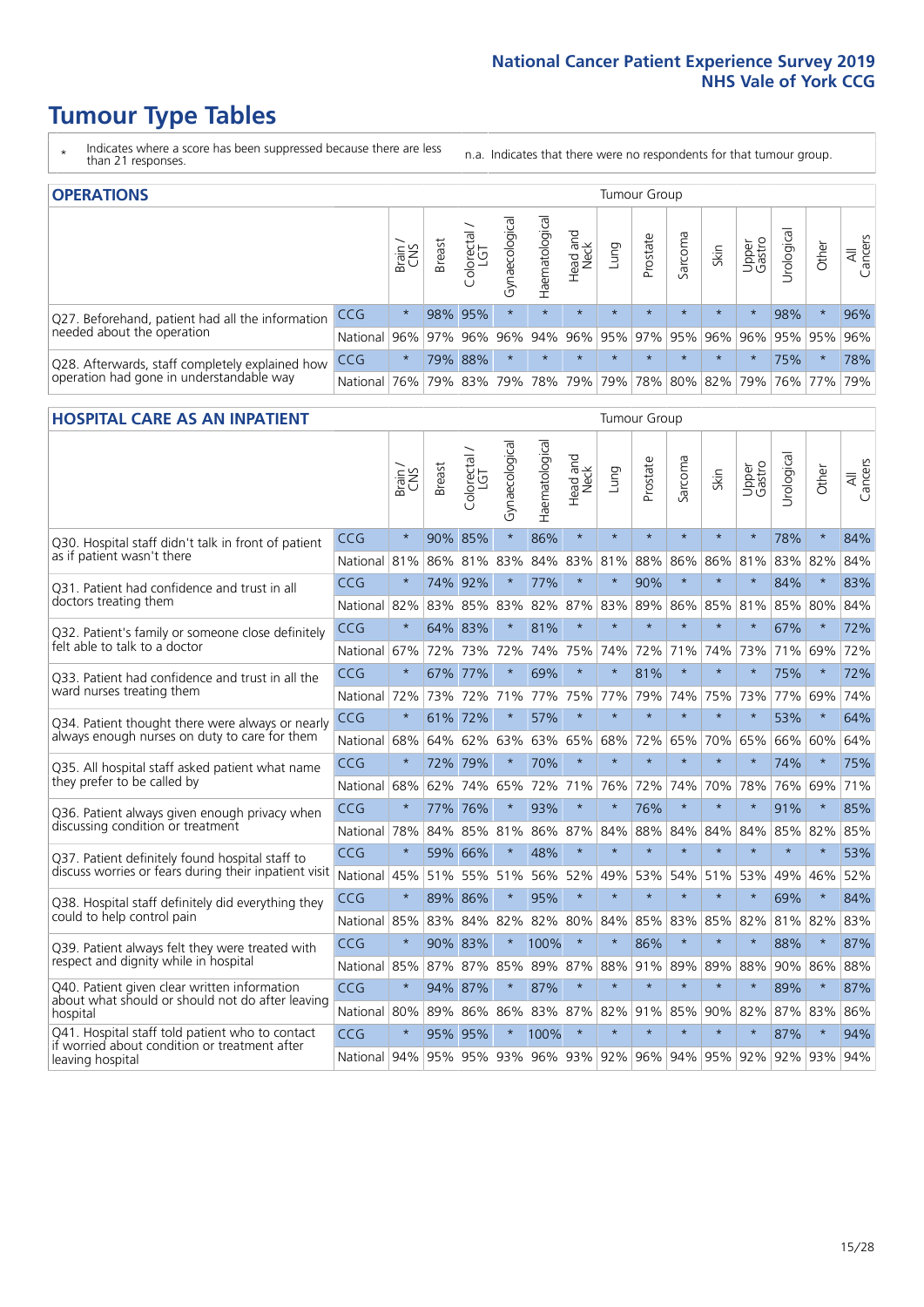- \* Indicates where a score has been suppressed because there are less than 21 responses.
- n.a. Indicates that there were no respondents for that tumour group.

| <b>HOSPITAL CARE AS A DAY PATIENT / OUTPATIENT</b>                                                                    |            | <b>Tumour Group</b> |        |                        |                |                |                         |         |          |         |         |                 |            |         |                |
|-----------------------------------------------------------------------------------------------------------------------|------------|---------------------|--------|------------------------|----------------|----------------|-------------------------|---------|----------|---------|---------|-----------------|------------|---------|----------------|
|                                                                                                                       |            | Brain               | Breast | olorectal,<br>LGT<br>Û | Gynaecological | Haematological | ead and<br>Neck<br>Head | Lung    | Prostate | Sarcoma | Skin    | Upper<br>Gastro | Urological | Other   | All<br>Cancers |
| Q43. Patient definitely found hospital staff to                                                                       | <b>CCG</b> | $\star$             | 76%    | 82%                    | 70%            | 73%            | $\star$                 | $\star$ | 71%      | $\star$ | $\star$ | $\star$         | 71%        | 68%     | 73%            |
| discuss worries or fears during their outpatient or<br>day case visit                                                 | National   | 66%                 | 68%    | 73%                    | 70%            | 73%            | 72%                     | 70%     | 74%      | 72%     | 72%     | 71%             | 67%        | 68%     | 71%            |
| Q44. Cancer doctor had the right documents at<br>patient's last outpatient appointment                                | CCG        | $\star$             | 95%    |                        | 98% 100% 97%   |                | $\star$                 | 96%     | 94%      | $\star$ |         | $\star$         | 88%        | 94%     | 96%            |
|                                                                                                                       | National   | 94%                 | 96%    | 96%                    | 96%            | 97%            | 96%                     | 96%     | 96%      | 96%     | 96%     | 94%             | 96%        | 95%     | 96%            |
| Q46. Beforehand patient completely had<br>all information needed about radiotherapy<br>treatment                      | <b>CCG</b> | $\star$             | 81%    | $\star$                | $\star$        |                | $\star$                 | $\star$ | $\star$  | n.a.    | n.a.    | $\star$         | $\star$    | $\ast$  | 87%            |
|                                                                                                                       | National   | 91%                 | 88%    | 83%                    | 88%            | 84%            | 86%                     | 86%     | 88%      | 88%     | 84%     | 86%             | 83%        | 84%     | 86%            |
| Q47. Patient completely given understandable                                                                          | CCG        | $\star$             | 56%    | $\star$                | $\star$        |                | $\star$                 | $\star$ | $\star$  | n.a.    | n.a.    | $\star$         | $\star$    | $\ast$  | 60%            |
| information about whether radiotherapy was<br>working                                                                 | National   | 56%                 | 60%    | 57%                    | 61%            | 62%            | 63%                     | 59%     | 60%      | 67%     | 57%     | 52%             | 59%        | 59%     | 60%            |
| Q49. Beforehand patient completely had all                                                                            | <b>CCG</b> | $\star$             | 87%    | 89%                    | $\star$        | 90%            | $\star$                 | $\star$ | $\star$  | $\star$ | $\star$ | $\star$         | $\star$    | $\ast$  | 89%            |
| information needed about chemotherapy<br>treatment                                                                    | National   | 80%                 | 82%    | 86%                    | 87%            | 85%            | 79%                     | 84%     | 86%      | 86%     | 90%     | 84%             | 85%        | 85%     | 84%            |
| Q50. Patient given enough information about<br>whether chemotherapy was working in a<br>completely understandable way | <b>CCG</b> | $\star$             | 64%    | 88%                    | $\star$        | 72%            | $\star$                 | $\star$ | $\star$  | $\star$ | $\star$ | $\star$         | $\star$    | $\star$ | 72%            |
|                                                                                                                       | National   | 54%                 | 62%    | 64%                    | 68%            | 75%            |                         | 57% 67% | 66%      | 71%     | 79%     | 61%             | 68%        | 69%     | 68%            |

#### **HOME CARE AND SUPPORT** Tumour Group

|                                                                                                                   |            | Brain   | <b>Breast</b> | Colorectal<br>LGT | ᢛ<br>Gynaecologic | Haematological | ad and<br>Neck<br>Head | Lung    | Prostate | Sarcoma | Skin    | Upper<br>Gastro | Urological | Other       | All<br>Cancers |
|-------------------------------------------------------------------------------------------------------------------|------------|---------|---------------|-------------------|-------------------|----------------|------------------------|---------|----------|---------|---------|-----------------|------------|-------------|----------------|
| Q51. Hospital staff definitely gave family or<br>someone close all the information needed to<br>help care at home | <b>CCG</b> | $\star$ |               | 58% 65%           | $\star$           | 58%            | $\star$                |         | 70% 63%  | $\star$ | $\star$ | $\star$         |            | 70% 65% 61% |                |
|                                                                                                                   | National   | 58%     | 58%           | 63%               | 57%               | 62%            | 67%                    | 59%     | 61%      |         | 62% 65% | 60%             | 59%        | 55%         | 60%            |
| Q52. Patient definitely given enough support<br>from health or social services during treatment                   | <b>CCG</b> | $\star$ | 47%           | 74%               | $\star$           | 49%            | $\star$                | $\star$ | $\star$  | $\star$ | $\star$ | $\star$         | 52%        | $\ast$      | 58%            |
|                                                                                                                   | National   | 42%     | 52%           | 60%               |                   | 45% 51%        | 59%                    | 50%     | 48%      |         | 53% 57% | 54%             | 48% 51%    |             | 52%            |
| Q53. Patient definitely given enough support<br>from health or social services after treatment                    | <b>CCG</b> | $\star$ |               | 54% 52%           | $\star$           | $\star$        | $\star$                | $\star$ | $\star$  | n.a.    | $\star$ | $\star$         | $\star$    | $\star$     | 49%            |
|                                                                                                                   | National   | 39%     |               | 41% 53%           | 39%               | 43%            | 56%                    | 40%     | 46%      |         | 48% 59% | 47%             | 44%        | 44%         | 45%            |

| <b>CARE FROM YOUR GENERAL PRACTICE</b>                                                                     |              |               |               |                   |                |                | Tumour Group                            |         |          |         |         |                 |            |             |                |  |
|------------------------------------------------------------------------------------------------------------|--------------|---------------|---------------|-------------------|----------------|----------------|-----------------------------------------|---------|----------|---------|---------|-----------------|------------|-------------|----------------|--|
|                                                                                                            |              | Brain.<br>CNS | <b>Breast</b> | Colorectal<br>LGT | Gynaecological | Haematological | Head and<br>Neck                        | Lung    | Prostate | Sarcoma | Skin    | Upper<br>Gastro | Urological | Other       | All<br>Cancers |  |
| Q54. GP given enough information about<br>patient's condition and treatment                                | <b>CCG</b>   | $\star$       |               | 97% 100%          | $\star$        | 95%            | $\star$                                 | $\star$ | 95%      | $\star$ | $\star$ | $\star$         |            | 95% 90% 96% |                |  |
|                                                                                                            | National 91% |               |               | 96% 95% 95%       |                |                | 96% 94% 94% 96% 94% 96% 93% 95% 94% 95% |         |          |         |         |                 |            |             |                |  |
| Q55. General practice staff definitely did<br>everything they could to support patient during<br>treatment | <b>CCG</b>   | $\star$       | 59%           | 64%               | $\star$        | 59%            | $\star$                                 | $\star$ | 67%      | $\star$ | $\star$ | $\star$         | 72%        | $\star$     | 61%            |  |
|                                                                                                            | National 55% |               |               | 58% 59%           | 56%            |                | 56% 59%                                 |         | 56% 64%  |         | 56% 65% | 59%             |            | 59% 55%     | 58%            |  |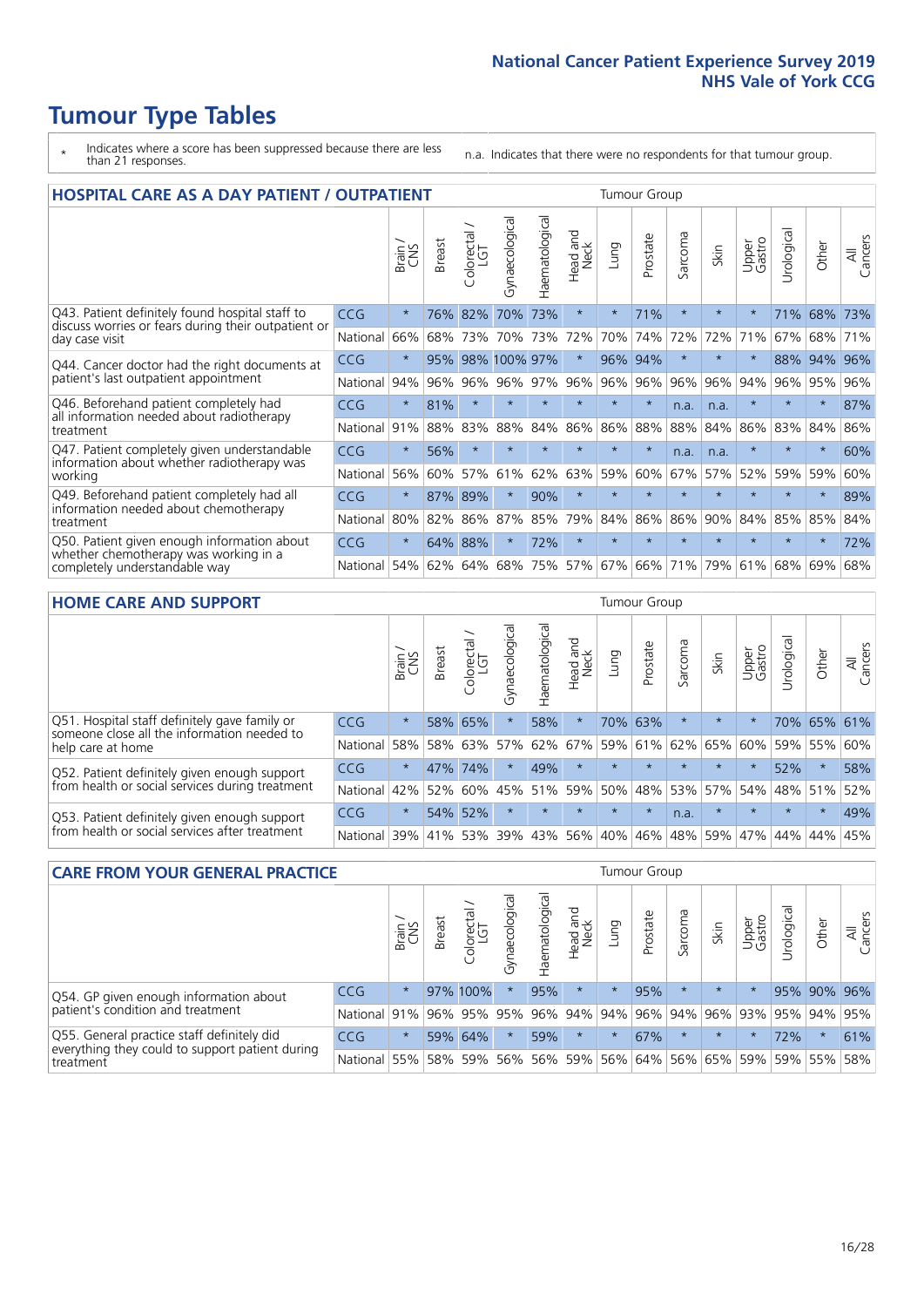- \* Indicates where a score has been suppressed because there are less than 21 responses.
- n.a. Indicates that there were no respondents for that tumour group.

#### **YOUR OVERALL NHS CARE** THE TWO CONTROLLER THE THE THROUP CHANGE THE TUMOUR GROUP

|                                                                             |            | Brain   | <b>Breast</b> | Colorectal | Gynaecological | Haematological | aad and<br>Neck<br>Head | Lung    | Prostate | Sarcoma | Skin    | Upper<br>Gastro | Urological | Other   | All<br>Cancers |  |  |  |  |  |  |
|-----------------------------------------------------------------------------|------------|---------|---------------|------------|----------------|----------------|-------------------------|---------|----------|---------|---------|-----------------|------------|---------|----------------|--|--|--|--|--|--|
| Q56. Different people treating and caring for                               | <b>CCG</b> | $\star$ | 77%           | 85%        | 72%            | 68%            | $\star$                 | 92%     | 64%      | $\star$ | $\star$ |                 | 78%        | 68%     | 75%            |  |  |  |  |  |  |
| patient always work well together to give best<br>possible care             | National   | 60%     |               | 73% 73%    | 69%            | 75%            | 73%                     | 73%     | 75%      | 70%     | 79%     | 69%             | 74%        | 68%     | 73%            |  |  |  |  |  |  |
| Q57. Patient given a care plan                                              | <b>CCG</b> | $\star$ | 56%           | 63%        | 73% 34%        |                | $\star$                 | $\star$ | 28%      | $\star$ | $\star$ | $\star$         | 40%        | 38% 49% |                |  |  |  |  |  |  |
|                                                                             | National   | 36%     | 41%           | 40%        | 34%            | 36%            | 39%                     | 36%     | 40%      | 34%     | 44%     | 36%             | 33%        | 31%     | 38%            |  |  |  |  |  |  |
| Q58. Overall the administration of care was good                            | <b>CCG</b> | $\star$ | 95%           |            | 97% 100% 88%   |                | $\star$                 | 96% 81% |          | $\star$ | $\star$ |                 | 90%        | 84%     | 91%            |  |  |  |  |  |  |
| or very good                                                                | National   | 85%     | $90\%$        | 88%        | 87% 91%        |                | 90%                     | $90\%$  | 88%      | 88%     | 90%     | 86%             | 85%        | 87% 89% |                |  |  |  |  |  |  |
| Q59. Patient felt length of time for attending                              | <b>CCG</b> | $\star$ | 88%           |            | 90% 80% 80%    |                | $\star$                 | 84% 74% |          | $\star$ | $\star$ | $\star$         | 85%        | 71% 82% |                |  |  |  |  |  |  |
| clinics and appointments for cancer was about<br>right                      | National   | 58%     | 68%           | 73%        | 66%            | 66%            | 71%                     | 71%     | 76%      | 68%     | 73%     | 66%             | 75%        | 64%     | 69%            |  |  |  |  |  |  |
| Q60. Someone discussed with patient whether                                 | <b>CCG</b> | $\star$ | 31%           | 52%        | 22%            | 33%            | $\star$                 | 19%     | 21%      | $\star$ | $\star$ |                 | 28%        | 19%     | 30%            |  |  |  |  |  |  |
| they would like to take part in cancer research                             | National   | 42%     | 30%           | 32%        | 31%            | 33%            | 21%                     | 34%     | 31%      | 36%     | 20%     | 36%             | 21%        | 32%     | 30%            |  |  |  |  |  |  |
| Q61. Patient's average rating of care scored from<br>very poor to very good | <b>CCG</b> | $\star$ | 9.1           | 9.3        | 8.7            | 9.1            | $\star$                 | 9.1     | 8.5      | $\star$ | $\star$ | $\star$         | 8.9        | 8.9     | 9.0            |  |  |  |  |  |  |
|                                                                             | National   | 8.6     | 8.9           | 8.8        | 8.7            | 8.9            | 8.8                     | 8.8     | 8.8      | 8.8     | 8.9     | 8.7             | 8.7        | 8.7     | 8.8            |  |  |  |  |  |  |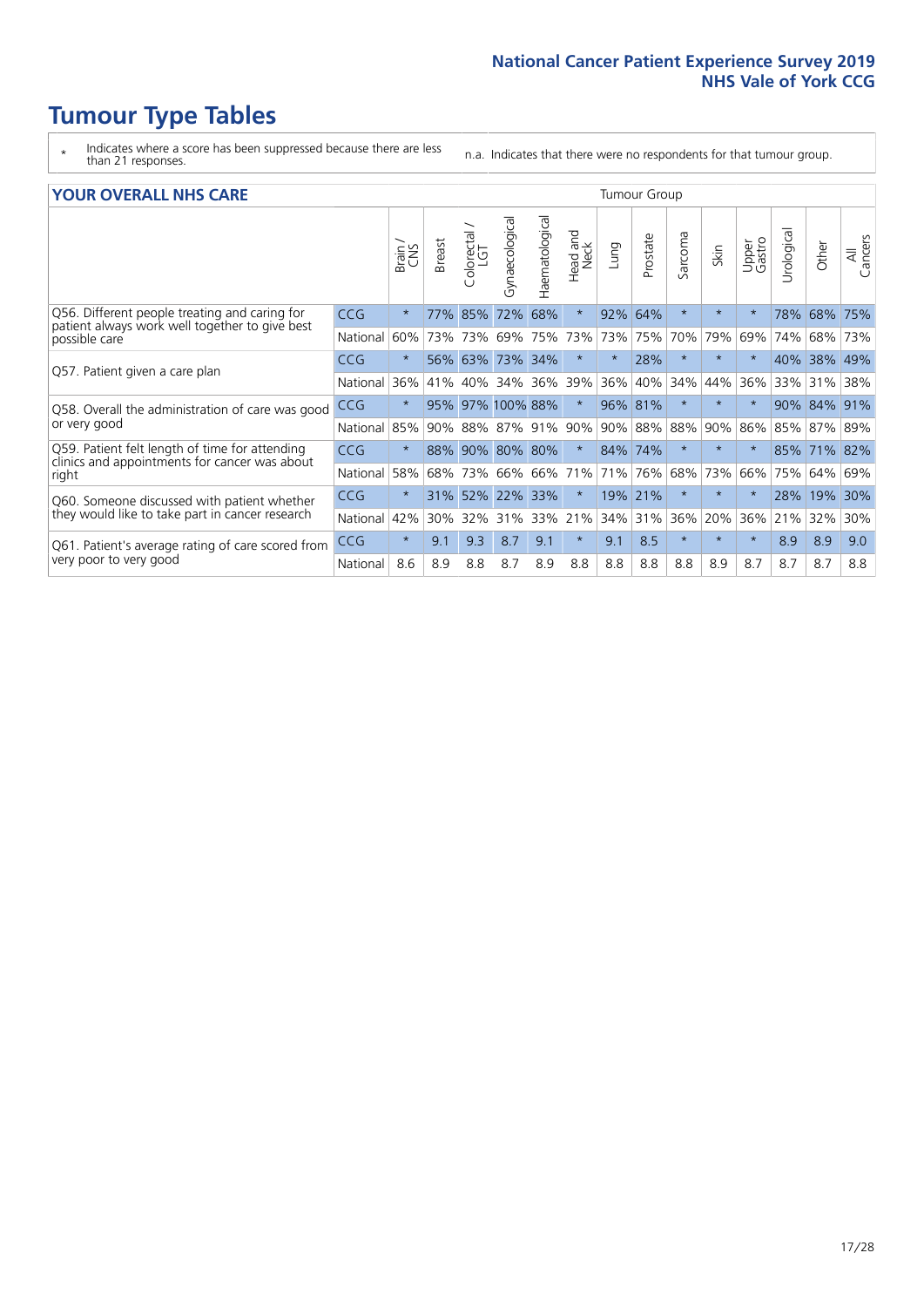### **Year on Year Charts**





#### **DIAGNOSTIC TESTS**





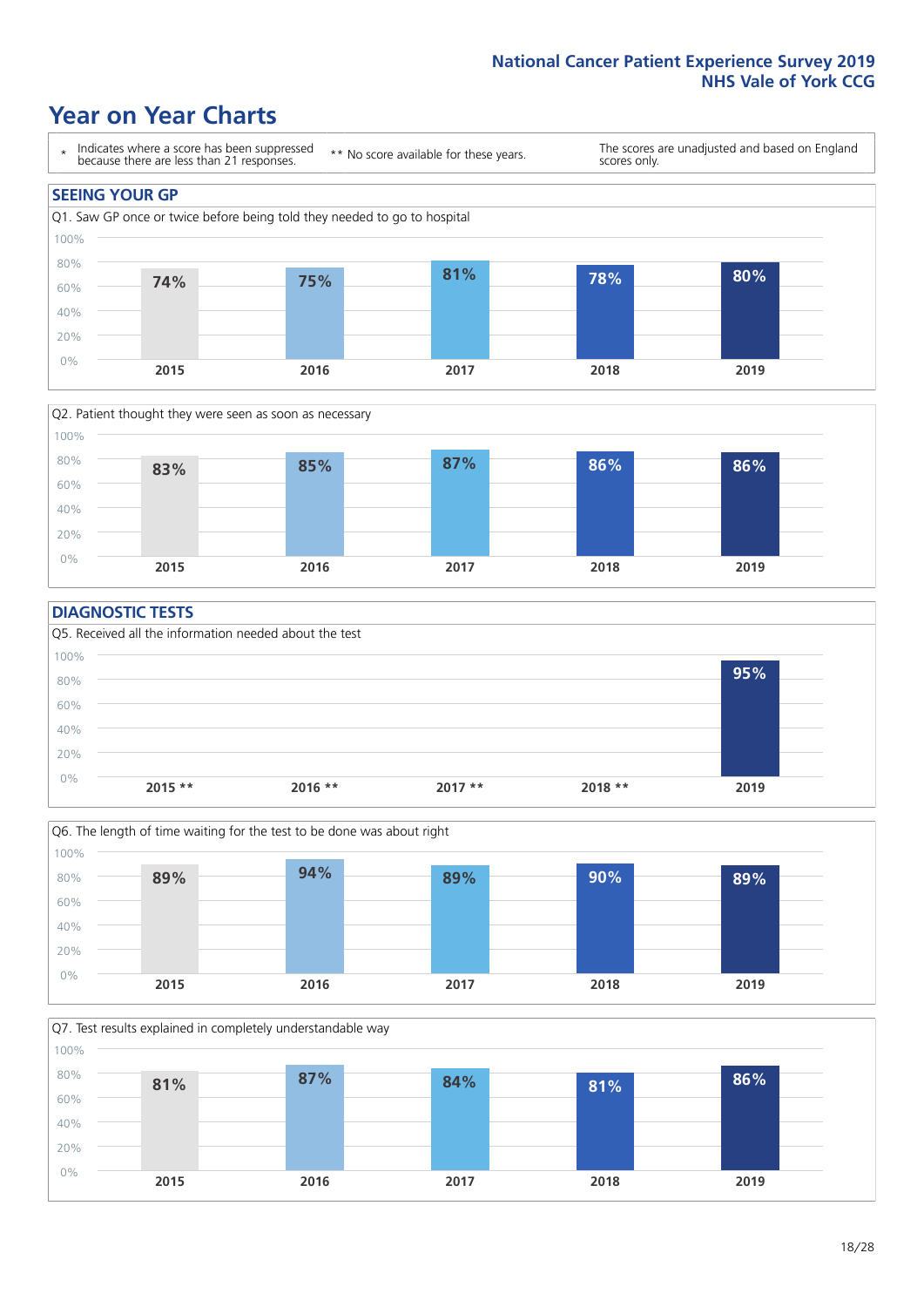### **Year on Year Charts**

\* Indicates where a score has been suppressed because there are less than 21 responses.

\*\* No score available for these years.

The scores are unadjusted and based on England scores only.

#### **FINDING OUT WHAT WAS WRONG WITH YOU** Q10. Patient told they could bring a family member or friend when first told they had cancer 0% 20% 40% 60% 80% 100% **2015 \*\* 2016 2017 2018 2019 75% 77% 76% 77%**







#### **DECIDING THE BEST TREATMENT FOR YOU** Q14. Patient felt that treatment options were completely explained 0% 20% 40% 60% 80% 100% **2015 2016 2017 2018 2019 84% 86% 87% 86% 88%**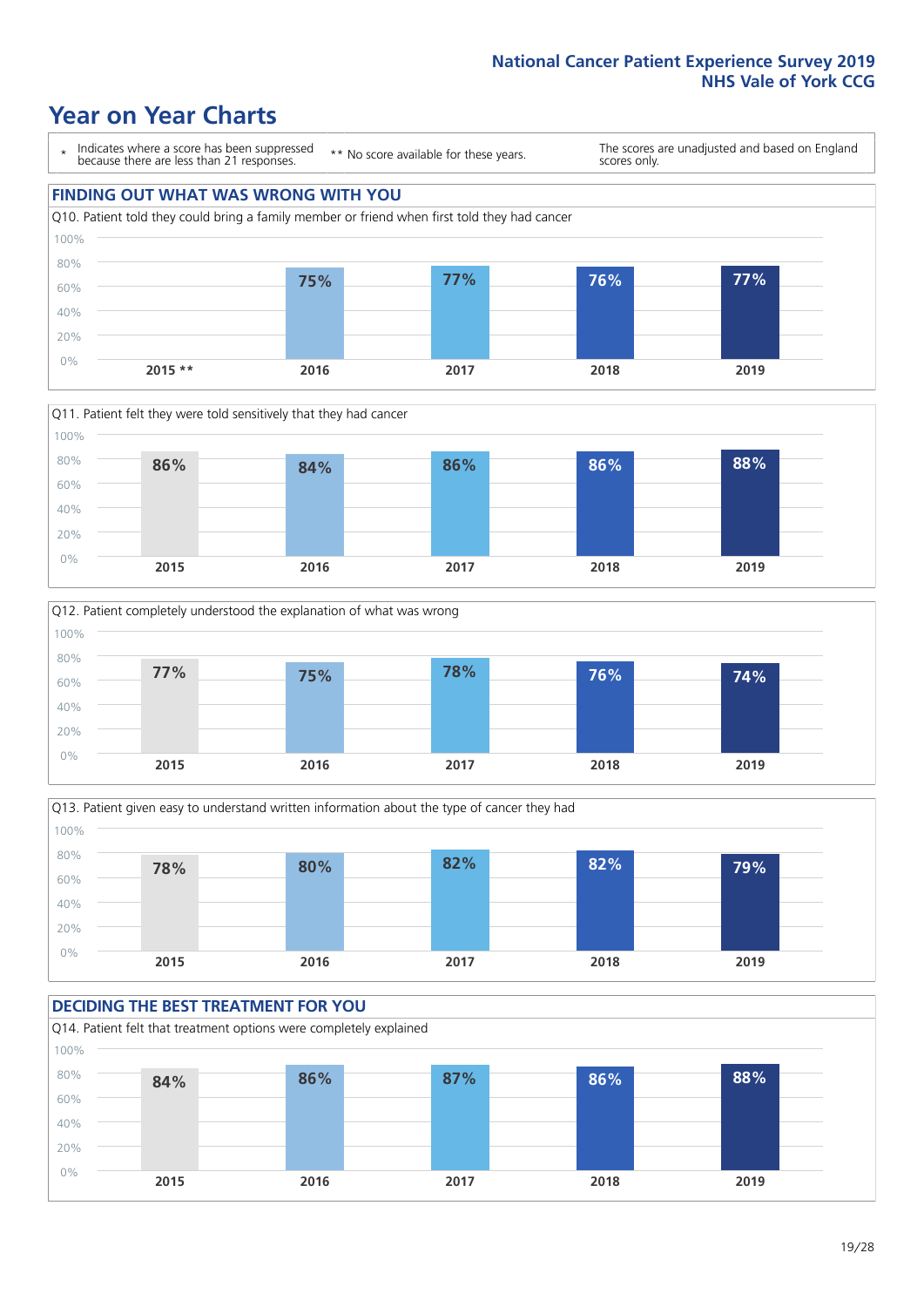## **Year on Year Charts**







Q18. Patient definitely involved as much as they wanted in decisions about care and treatment  $0%$ 20% 40% 60% 80% 100% **2015 \*\* 2016 \*\* 2017 \*\* 2018 \*\* 2019 85%**

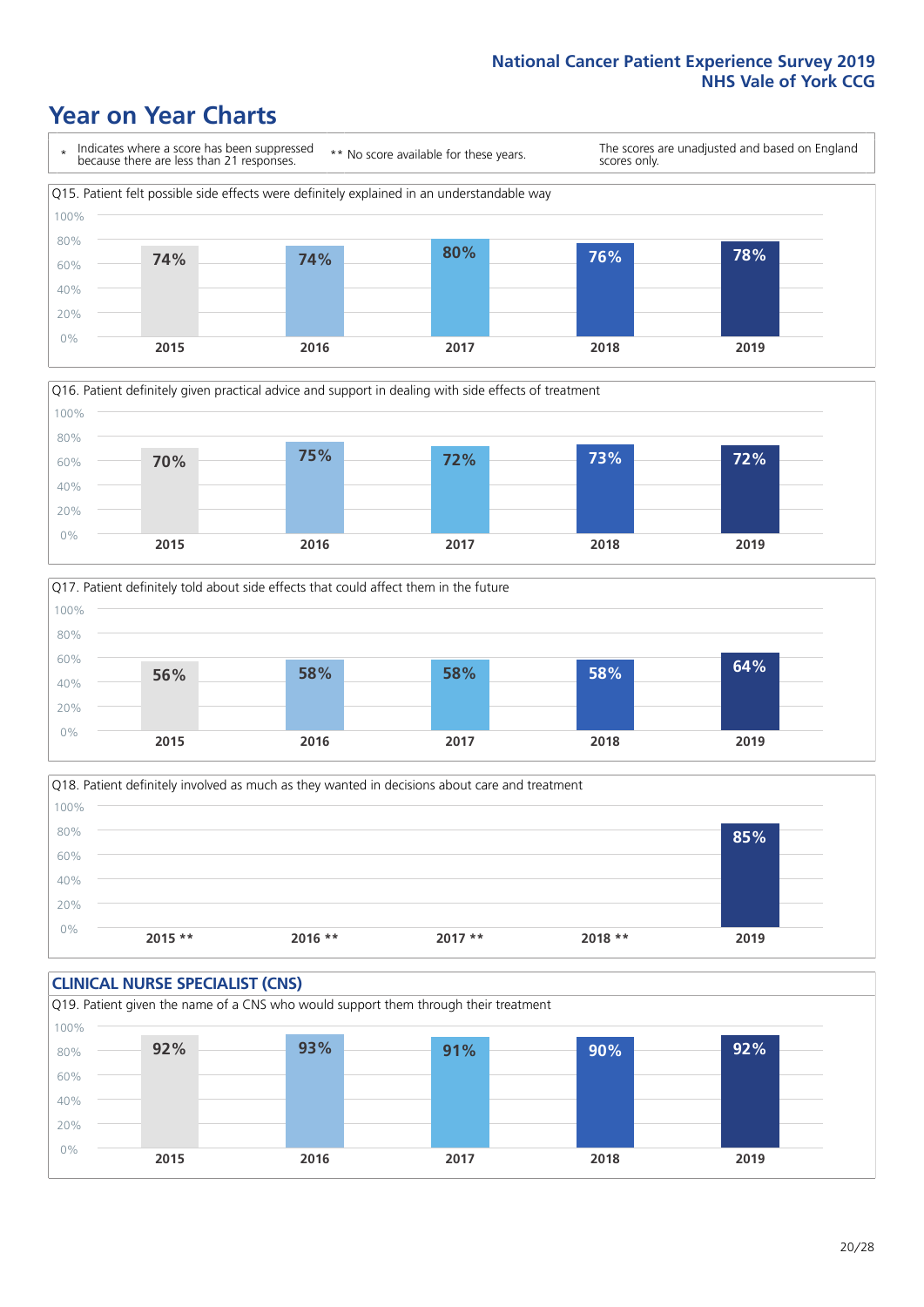### **Year on Year Charts**









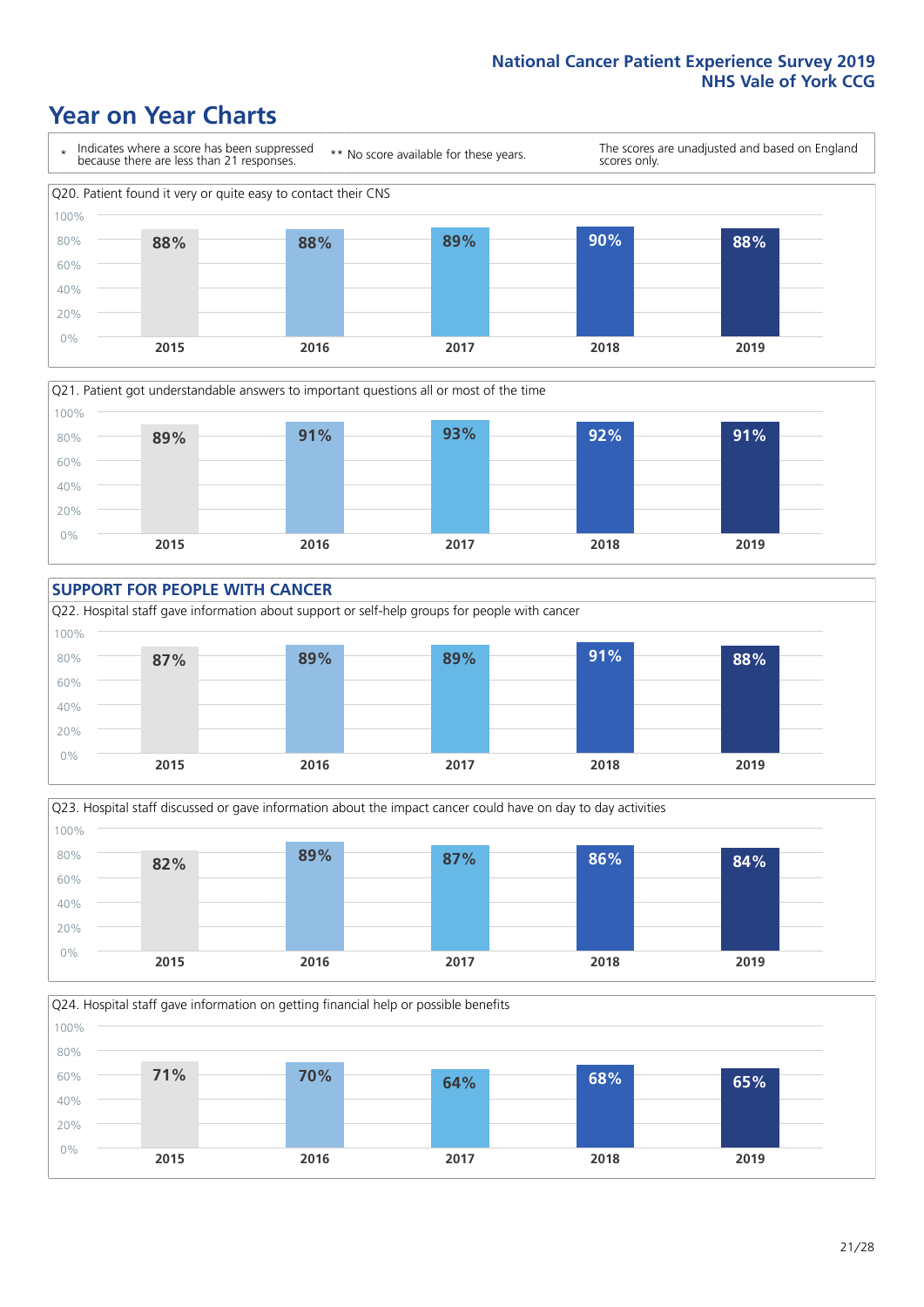### **Year on Year Charts**



#### **OPERATIONS**

Q27. Beforehand, patient had all the information needed about the operation 0% 20% 40% 60% 80% 100% **2015 \*\* 2016 2017 2018 2019 97% 97% 96% 96%**



#### **HOSPITAL CARE AS AN INPATIENT** Q30. Hospital staff didn't talk in front of patient as if patient wasn't there 0% 20% 40% 60% 80% 100% **2015 \*\* 2016 \*\* 2017 \*\* 2018 \*\* 2019 84%**

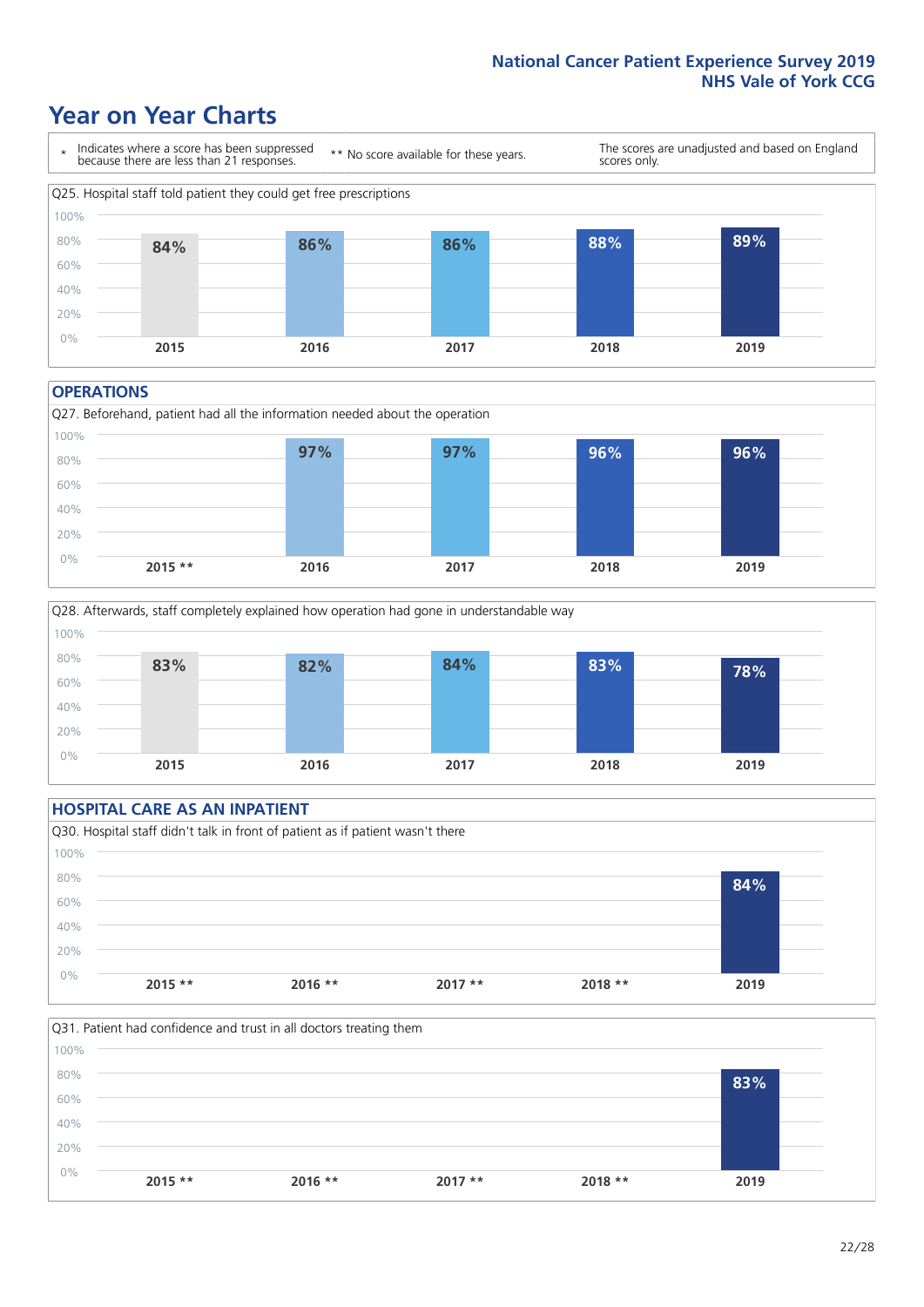### **Year on Year Charts**









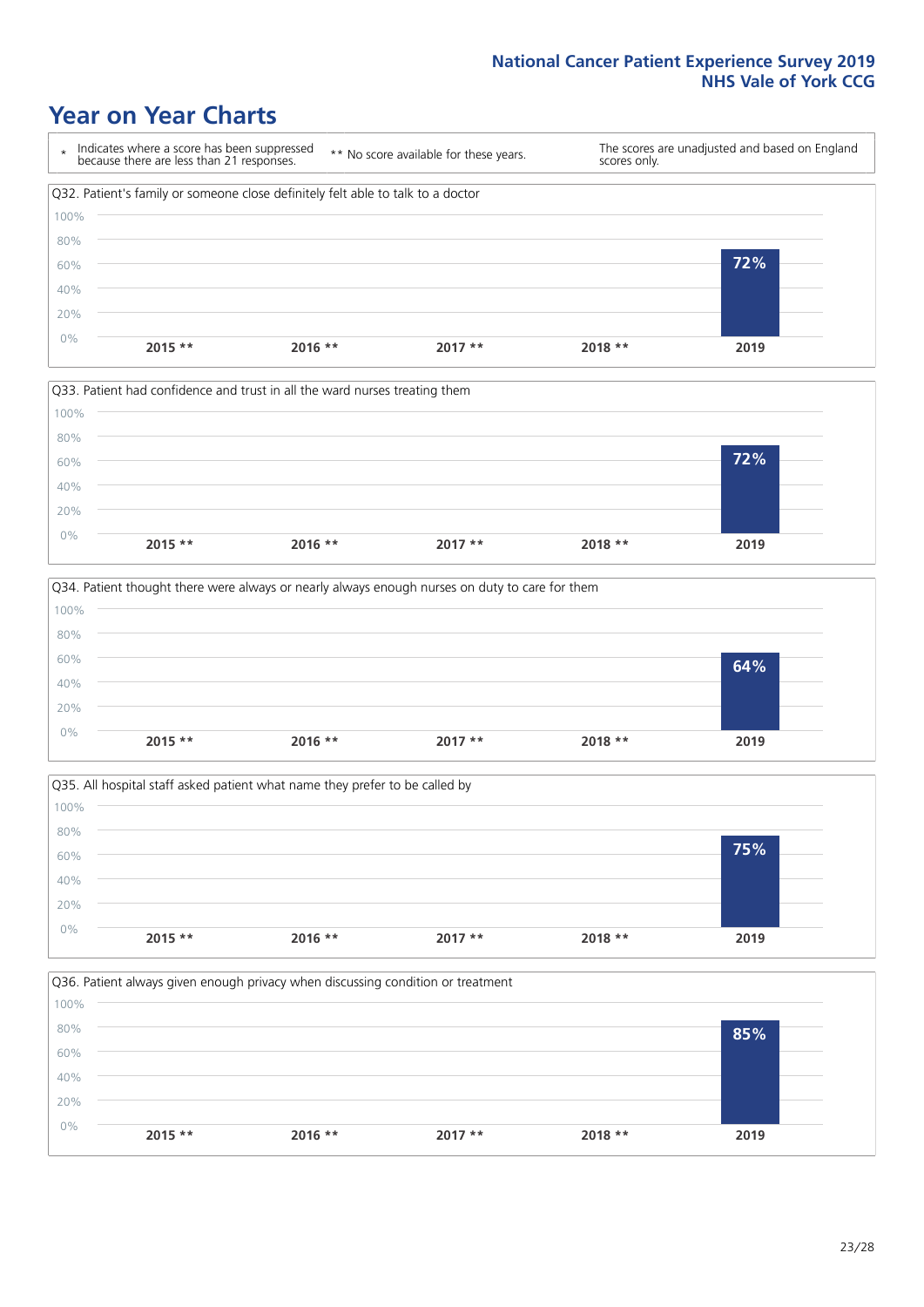### **Year on Year Charts**









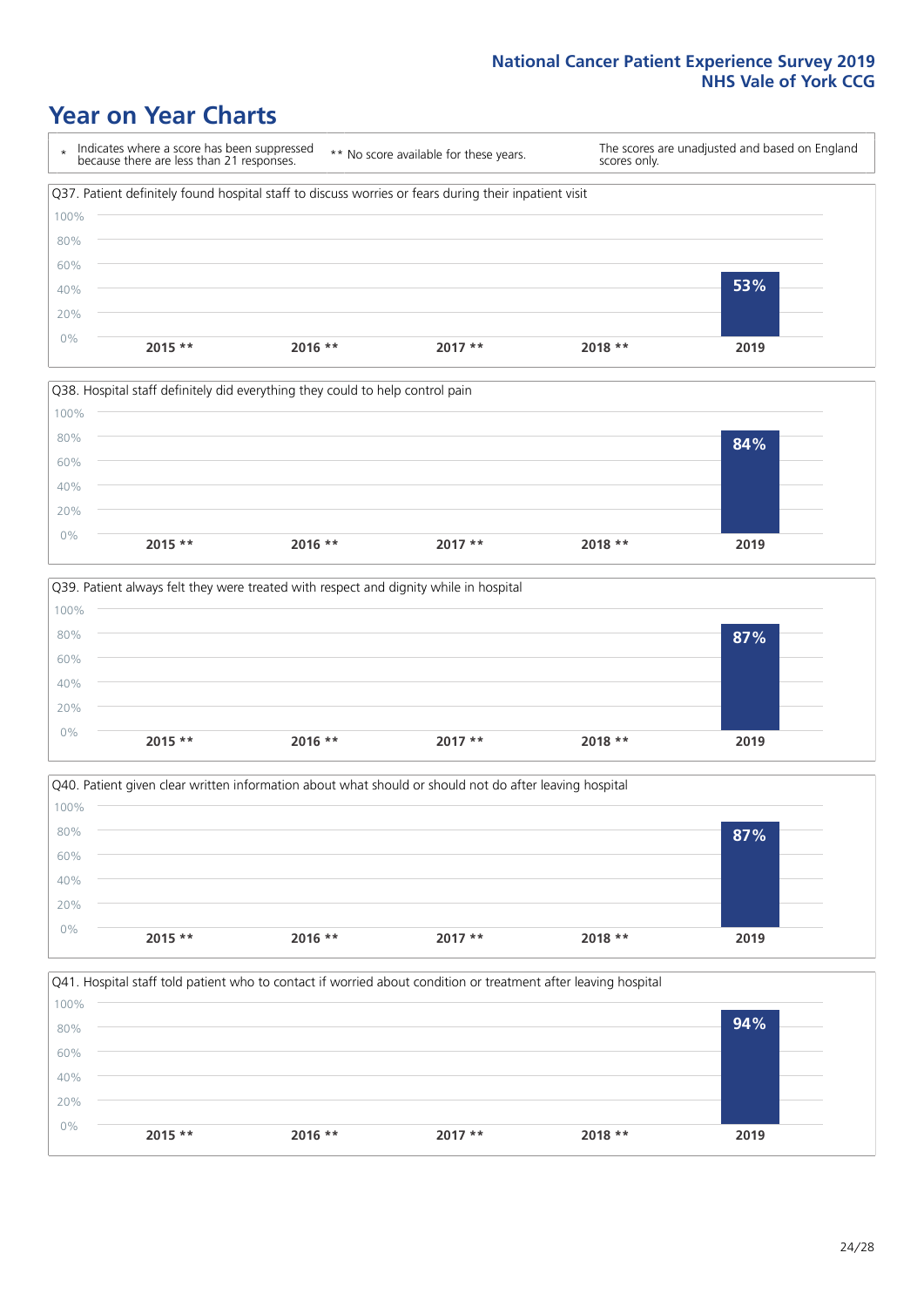### **Year on Year Charts**

\* Indicates where a score has been suppressed because there are less than 21 responses.

\*\* No score available for these years.

The scores are unadjusted and based on England scores only.

#### **HOSPITAL CARE AS A DAY PATIENT / OUTPATIENT**









Q49. Beforehand patient completely had all information needed about chemotherapy treatment 0% 20% 40% 60% 80% 100% **2015 2016 2017 2018 2019 88% 87% 88% 88% 89%**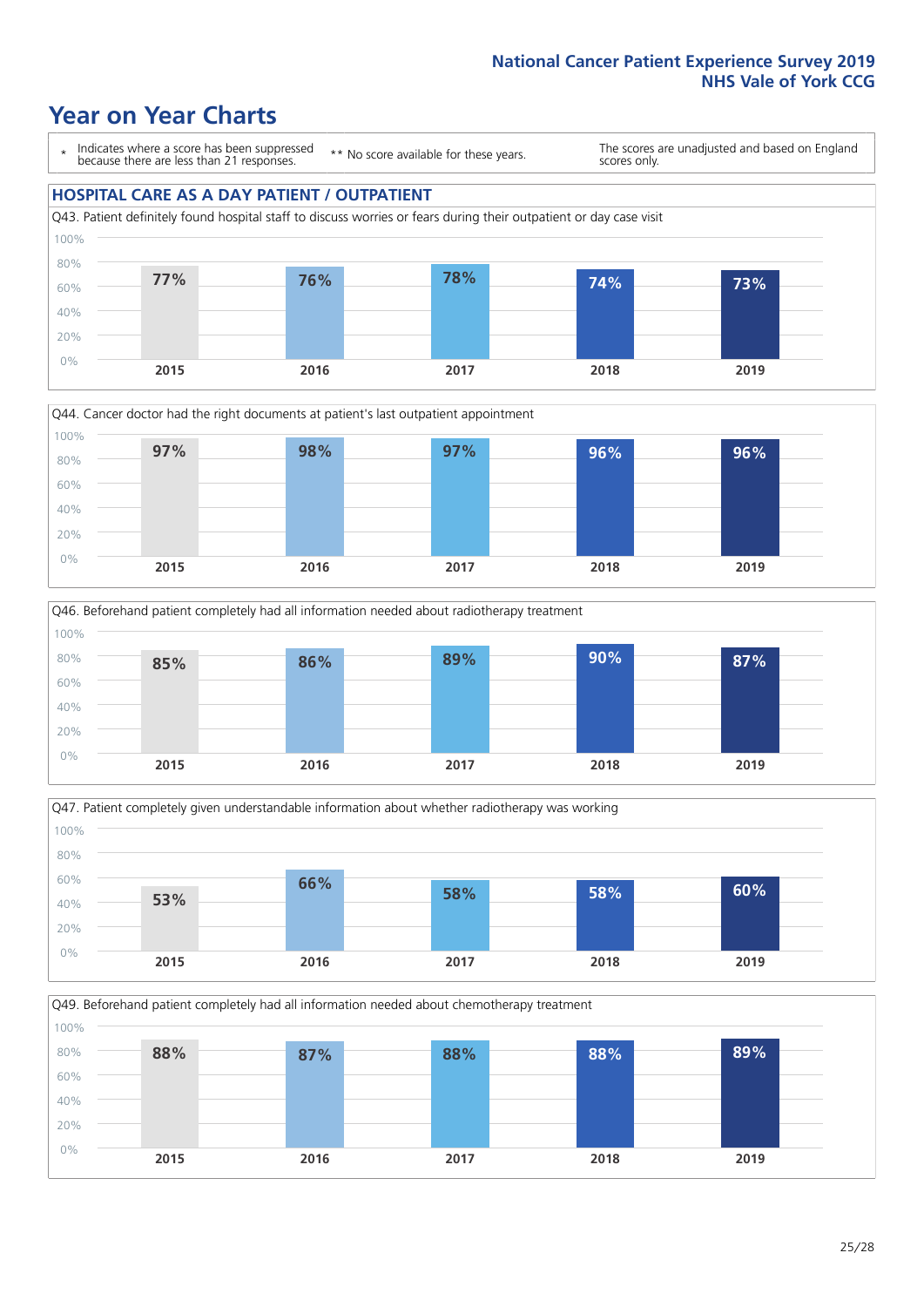### **Year on Year Charts**

\* Indicates where a score has been suppressed because there are less than 21 responses. \*\* No score available for these years. The scores are unadjusted and based on England scores only. Q50. Patient given enough information about whether chemotherapy was working in a completely understandable way 0% 20% 40% 60% 80% 100% **2015 2016 2017 2018 2019 70% 63% 68% 68% 72%**

#### **HOME CARE AND SUPPORT**







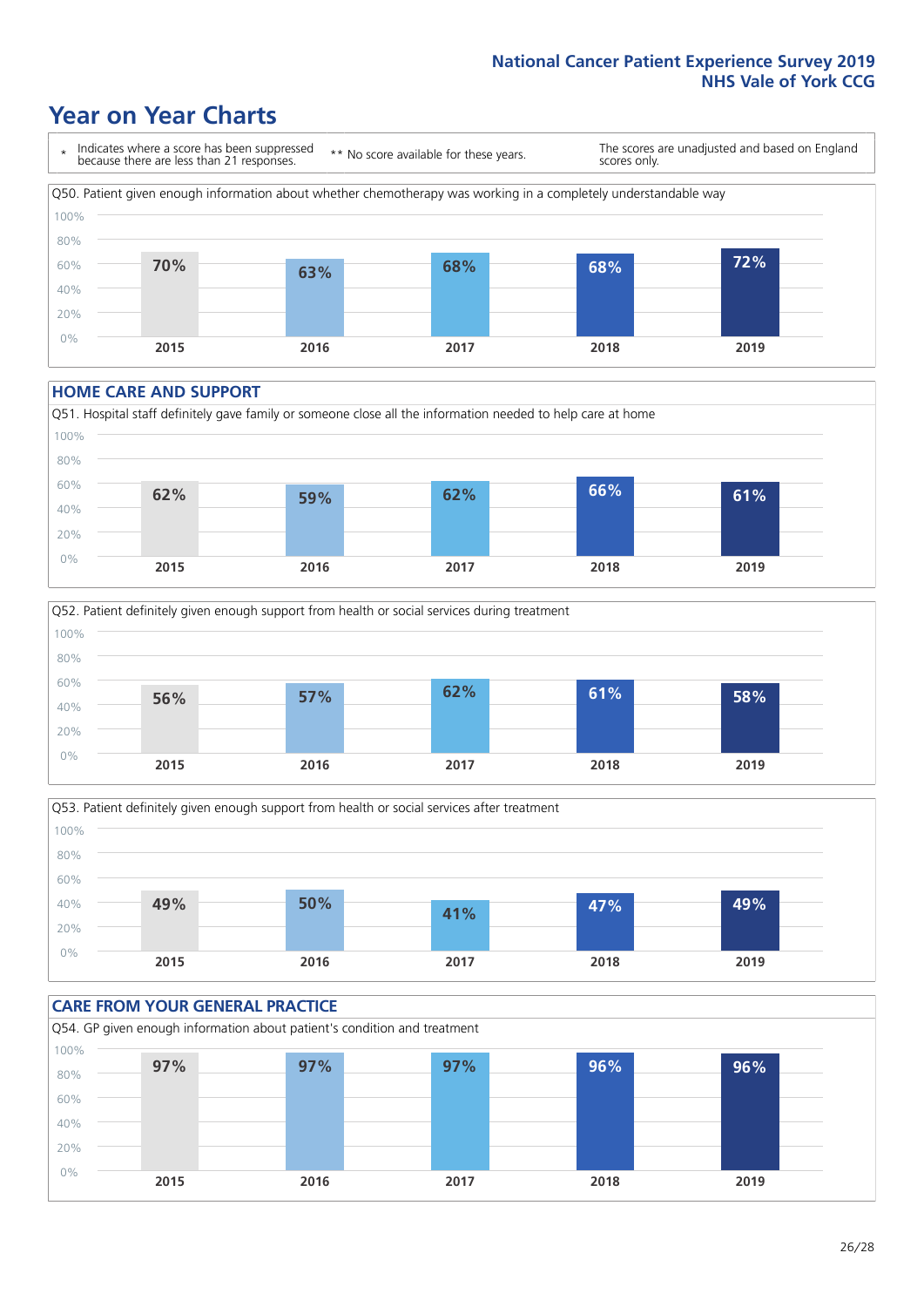### **Year on Year Charts**

\* Indicates where a score has been suppressed because there are less than 21 responses.

\*\* No score available for these years.

The scores are unadjusted and based on England scores only.



#### **YOUR OVERALL NHS CARE**







Q59. Patient felt length of time for attending clinics and appointments for cancer was about right 0% 20% 40% 60% 80% 100% **2015 2016 2017 2018 2019 80% 75% 77% 83% 82%**